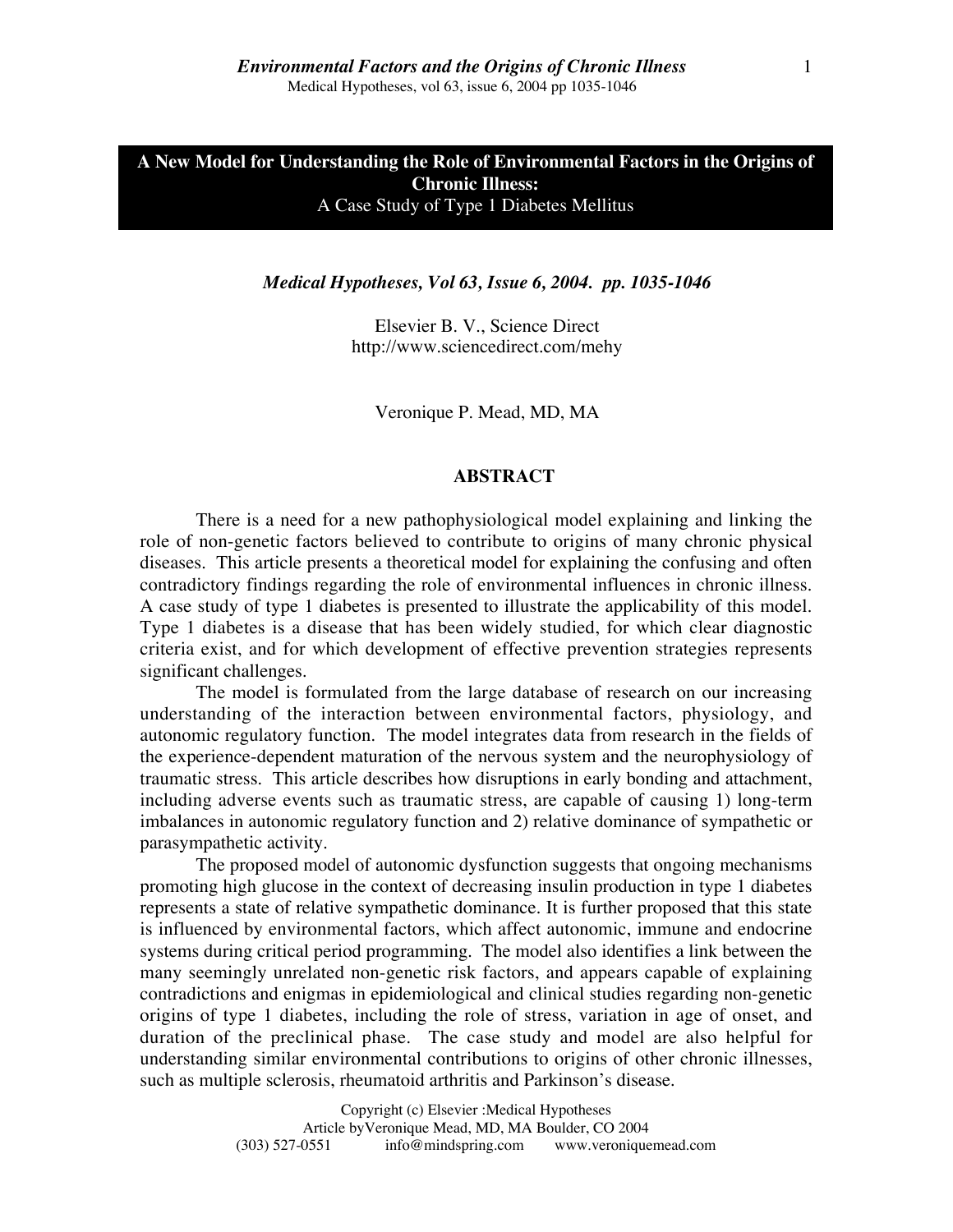## **Environmental Factors and the Origins of Chronic Illness**

Medical Hypotheses, vol 63, issue  $6, 2004$  pp 1035-1046

### **Table of Contents**

| Early separation and stress represent common denominators linking perinatal risk |  |
|----------------------------------------------------------------------------------|--|
|                                                                                  |  |
|                                                                                  |  |
|                                                                                  |  |
|                                                                                  |  |
|                                                                                  |  |
|                                                                                  |  |
|                                                                                  |  |
|                                                                                  |  |
|                                                                                  |  |
|                                                                                  |  |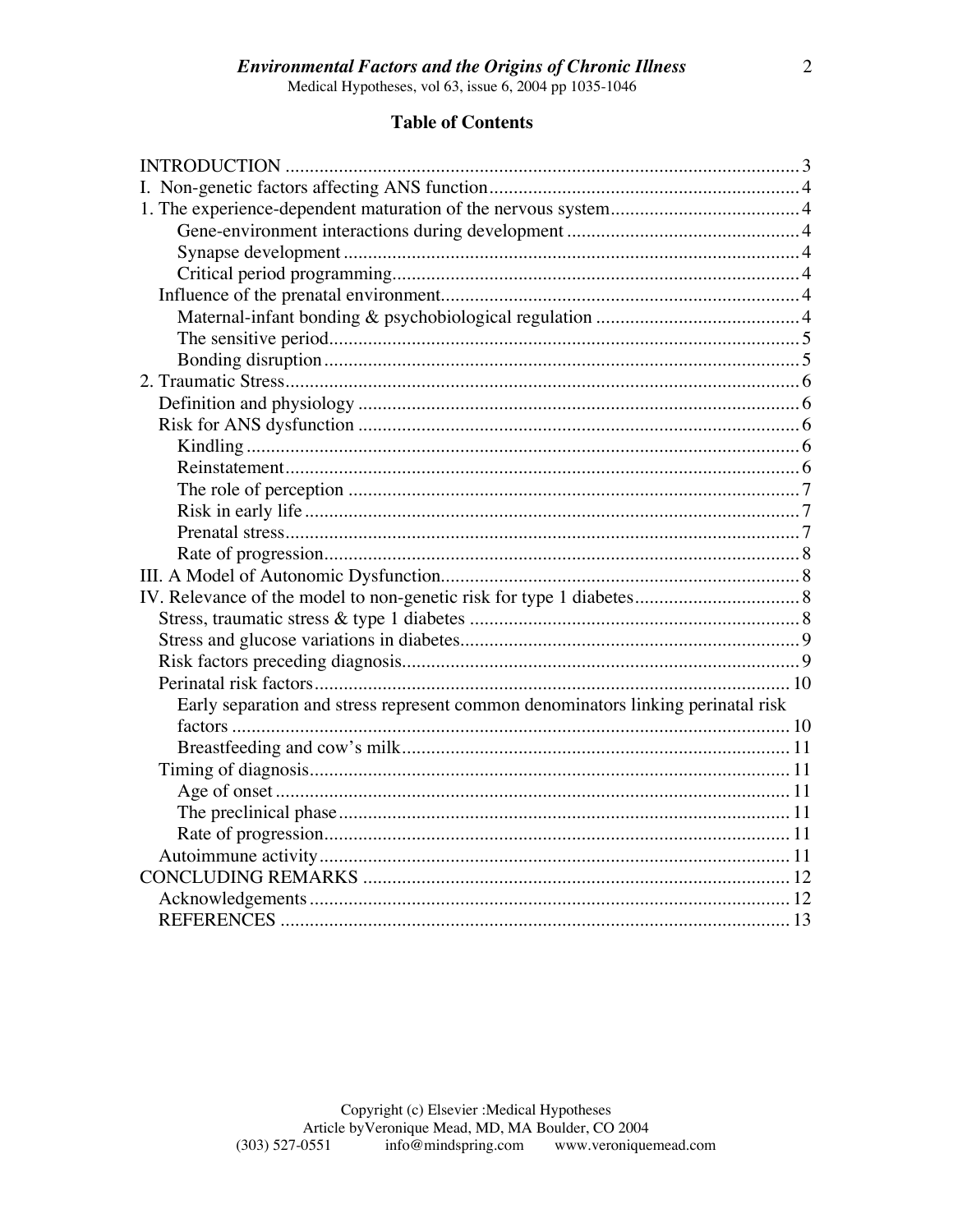## **A New Model for Understanding the Role of Environmental Factors in the Origins of Chronic Illness**

## **INTRODUCTION**

One of the unexplained pathophysiological processes associated with type 1 diabetes is the seemingly contradictory secretion and production of glucose from multiple physiological mechanisms, such as gluconeogenesis, glycogenolysis and increased secretion of glucagon, which occur in the face of existing elevations in glucose. Despite the fact that relative or absolute insulin deficiency is considered to be the cause of increases in glucose associated with type 1 diabetes, lack of insulin does not account for this aspect of hyperglycemia.

Although peptides, neurotransmitters, and other nutrients affect insulin secretion, glucose is the key regulator <sup>1</sup>. Glucose is the primary and preferred source of energy for the body and is the major and ultimate source for nerve cells<sup>2</sup>, which do not require insulin for the utilization of glucose  $3$ . Because glucose is so vital to the brain, and because the brain cannot store glucose, the nervous system is intricately geared to maintain a minimum critical level of glucose in the blood. While many hormones influence glucose levels and storage, glucose metabolism is ultimately regulated by the nervous system  $4.5$ .

The nervous system regulates not only glucose activity but also interacts with and regulates the immune system. Although type 1 diabetes is described as resulting from an autoimmune process, it is also categorized as a disease of autonomic dysfunction because of the nature of many of the long-term complications  $<sup>1</sup>$ .</sup>

Non-genetic factors such as stress influence nervous system activity, including the capacity to modulate the regulation of glucose metabolism<sup>4</sup>. Environmental factors are believed to account for greater than 50% of the risk for type 1 diabetes  $6.7$  and have been hypothesized to unmask the disease in individuals with a genetic predisposition  $1.8-10$ .<br>This article builds on research This article builds on research describing the influence of environmental factors on the nervous system and presents a new model for explaining the influence of non-genetic factors on the origins of type 1 diabetes. The model integrates neurophysiological findings from the developmental and psychophysiological literature, drawing from two relevant fields of study: 1) the experience-dependent maturation of the nervous system, in which the environment of early experience influences the structural and functional development of the nervous system, and 2) traumatic stress, which is increasingly understood to be capable of exerting complex and frequently long-lasting effects on activity of the autonomic nervous system (ANS). These fields of study have been reviewed elsewhere <sup>11-15</sup> and important concepts are summarized below to provide a foundation for understanding current perspectives on factors known to influence states of autonomic dysfunction. These principles are then applied to provide a common denominator explaining a link between the varied and seemingly unrelated environmental risk factors for type 1 diabetes  $16$ .

Copyright (c) Elsevier :Medical Hypotheses Article by Veronique Mead, MD, MA Boulder, CO 2004<br>(303) 527-0551 info@mindspring.com www.veronique info@mindspring.com www.veroniquemead.com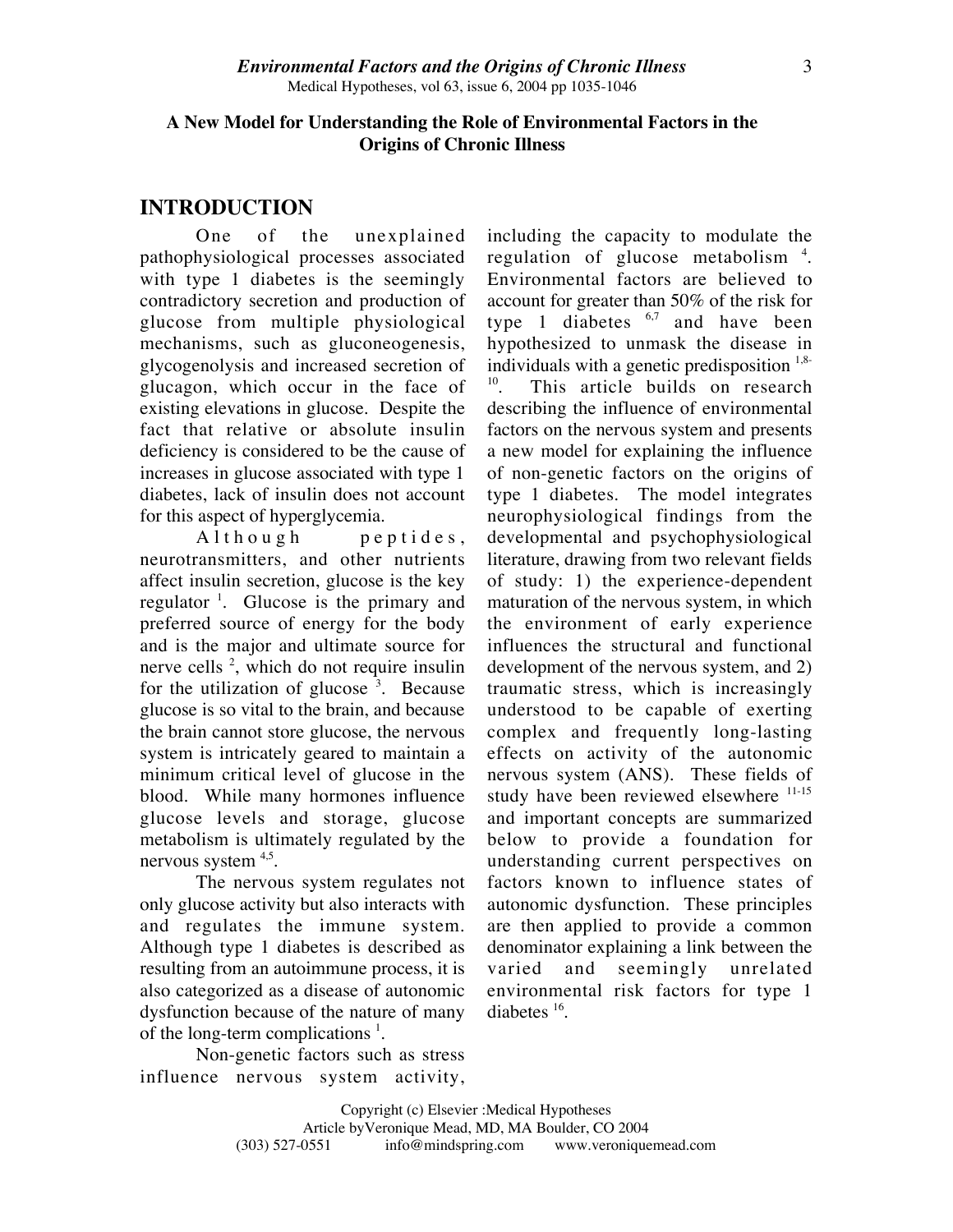## **I. Non-genetic factors affecting ANS function**

## **1. The experience-dependent maturation of the nervous system**

## *Gene-environment interactions during development*

The nervous system is immature at birth  $17$  and maturation takes place in early life during relatively defined periods of time. Pruning of synapses is genetically timed  $18$  and the number  $19,20$  as well as strength  $^{13,21}$  of synapses is influenced by interactions with the environment  $11-13,22$ . The contribution of environmental factors is referred to as experience-dependent maturation<sup>12,13,20</sup>.

The process of experiencedependent maturation: 1) influences the density of synapses in different tissues as well as variations in density in the same tissues in different individuals  $^{23}$ , 2) can predispose to relative predominance of sympathetic or parasympathetic activity, and 3) fosters unique individual responses to different types of stress  $\frac{11}{1}$ . This process promotes plasticity of the nervous system and facilitates human organisms' finely honed capacity for adaptation to their own unique environments  $^{12,13}$ .

#### *Synapse development*

Cortical synaptogenesis begins prenatally, peaks by approximately 1 to 2 years of age, and appears to be activitydependent  $24$ . Genetically timed apoptosis and elimination of synapses follows and is at least partly environmentally regulated  $24$ . Timing of cortical synapse elimination varies in different areas, is most dramatic from one year of age through midadolescence  $24.25$ , and continues at a slower

rate in adulthood  $20,24$ . Imaging studies used to evaluate growth rates of the developing nervous system have tracked patterns of glucose utilization as a measure of metabolism, synaptogenesis, and plasticity to demonstrate that growth is particularly active between 4 and 9 to 10 years of age, when glucose utilization is at its highest  $26$ . Levels of growth then decline to reach adult values by the ages of 16 to 18 26.

During development, nerve pathways that are reinforced, such as through frequent utilization, are generally promoted through the stabilization and strengthening of synapses, while those that are underutilized are reduced through selective pruning  $12$ . Gene-environment interactions contribute to individuality, take place both in prenatal and postnatal life  $12,27,28$ , and are believed to influence risk for pathology and disease  $11,23,29,30$ .

#### *Critical period programming*

The timing of environmental events most strongly influences developing structures  $11,28$  and has the highest impact on organ systems undergoing periods of rapid growth  $^{11,31}$ . Critical period programming occurs primarily in prenatal and early life. Adverse events occurring during these times may have long-term and irreversible effects on the developing organism 20,23.

#### **Influence of the prenatal environment**

## *Maternal-infant bonding & psychobiological regulation*

The experience-dependent maturation of the nervous system is affected by interactions with the environment in general, and by the attachment bond between infant and primary caregiver(s) in particular  $11-13,32,33$ .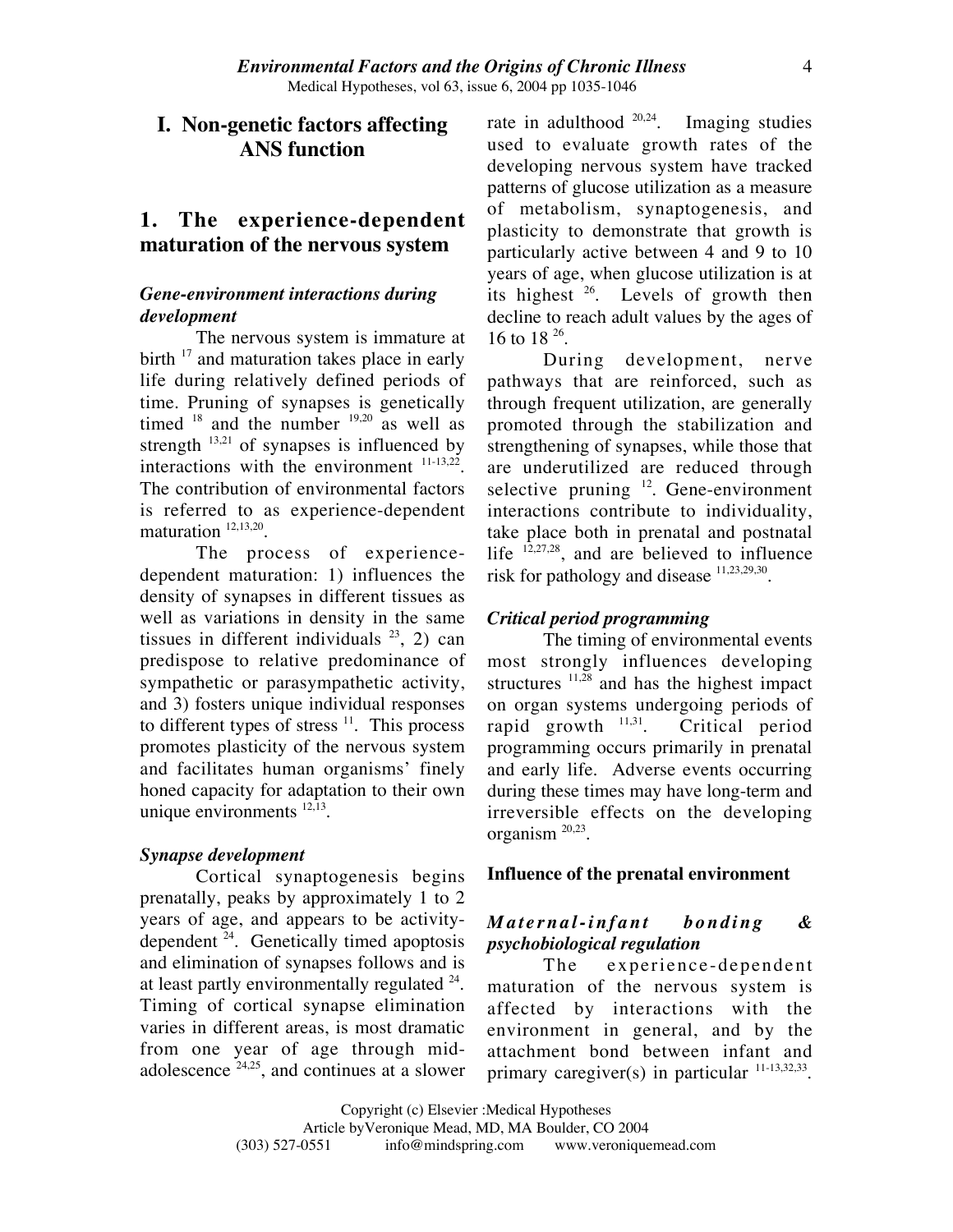The mother, who's role has been the most frequently studied in the function of primary caregiver  $11,12$ , serves as a "psychobiological regulator"  $11$  for her dependent and essentially helpless infant  $12$ . In this capacity, she helps to modulate his or her levels of arousal to facilitate the establishment of self-regulation not only of behavioral rhythms, but also of physiological rhythms, including autonomic, neurochemical, and hormonal functions<sup>11</sup>.

Many of the interactions that influence the ANS and the balance between parasympathetic and sympathetic activity occur at an unconscious nonverbal level <sup>34</sup> through a multitude of interactions inherent to parent-infant interactions, including holding, gazing, and soothing  $\frac{11}{1}$ . The mother's ability to respond to and to stimulate her infant at optimal levels is influenced by the degree of attunement with her infant, and serves to buffer his or her physiological  $12,35$  as well as emotional and behavioral responses to stress  $^{11}$ .

Attunement between mother and child is directly affected by the maternalinfant bond, which in turn is shaped by prenatal and perinatal events <sup>11,36</sup>. Among the complex factors that influence bonding at birth are the mother's attitude toward the pregnancy and her perception of available support systems  $36,37$ , her experience of procedures such as amniocentesis 38,39, and her perception of stress during pregnancy 36,40,41.

#### *The sensitive period*

Among the most influential perinatal experiences affecting bonding are maternal-infant interactions in the hours and weeks following birth. Early contact during the first day in general, and the first hour postpartum in particular, appears to be of special importance  $36,42$ . During the

first hour the newborn exhibits qualities of alertness and exploratory behavior that do not occur again to the same extent for several weeks  $36$ . Contact during this first hour has been found to increase the number of mothers that breastfeed, the duration of breastfeeding  $43$ , or both  $36,44.46$ . In addition, early contact also appears to improve the quality of future behavioral interactions between mother and infant 42,44,47-49 and to reduce the frequency of early infections in the baby during the first months of life <sup>36</sup>. Measurable effects have been noted in the quality of maternal-infant interactions and infant development up to one <sup>50</sup> and three years <sup>46</sup> of age following early contact.

#### *Bonding disruption*

Separation in early life is associated with changes in hypothalamicpituitary-adrenal (HPA) responses to stress <sup>51</sup>, transient and long-term changes in immune competence in non-human primates <sup>52</sup>, and reduced maternal-infant attunement <sup>53</sup>. The impact of maternalinfant separation during the sensitive period may permanently alter affectional ties <sup>36</sup>, and may consequently influence developing organ systems, including the nervous system  $11$ . Events that affect the ability of the mother to attend to her infant shape the capacity of the newborn to tolerate stress, since the immature nervous system is unable to regulate states of high arousal. Events occurring during labor and delivery that may affect the mother or the infant's ability to bond include early separation, pain in the mother or infant, the use of medication such as anesthesia, and anxiety, among others  $36$ .

Whereas healthy newborns demonstrate more rapid returns to baseline cortisol following exposure to stress  $54$ , babies born following mild obstetrical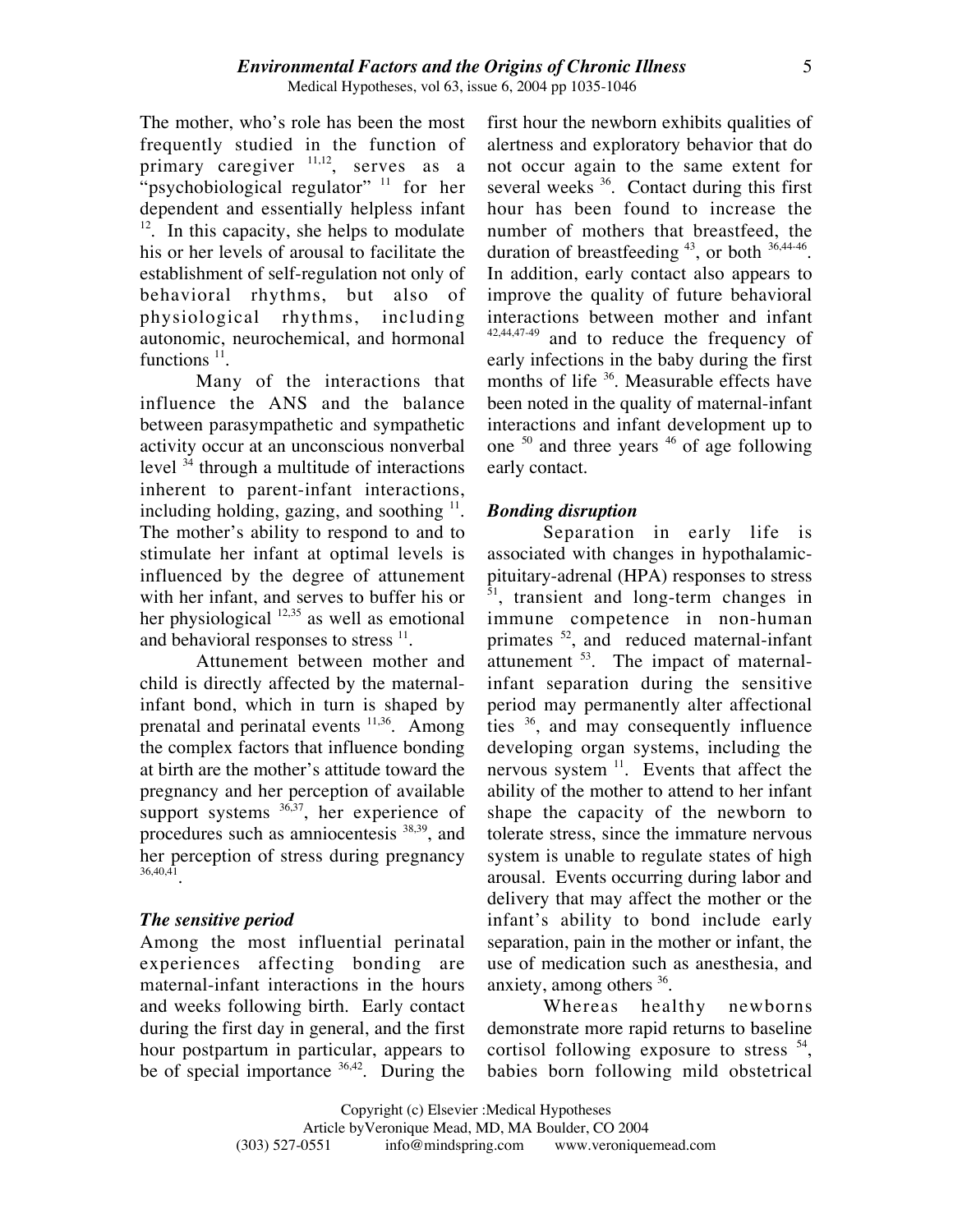complications have less optimal HPA responses <sup>55</sup> as well as decreased habituation and sensitization to stressors 54. Maternal-infant separation following cesarean sections is common and appears to negatively impact quality of maternalinfant interactions  $56-59$  as well as frequency of breastfeeding <sup>59</sup>.

## **2. Traumatic Stress**

#### **Definition and physiology**

The definition of traumatic stress has been summarized as the *experience of an event that is perceived by a relatively helpless individual to be both life threatening and inescapable* Although the delineation between different types of stress has been difficult to fully elucidate, useful factors in the characterization of traumatic stress are that it is associated with extreme fear and high emotional charge  $15,61,62$ .

Highly emotional experiences promote the imprinting of an event  $63$ , along with associated contextual environmental and physiologic cues, into procedural (unconscious) memory 15,64. In comparison with other types of conditioning, fear conditioning can occur following one trial and can be extremely long-lasting <sup>15</sup>. The imprinting of highly charged experiences creates conditioned responses that even when extinguished remain stored in memory and available for activation following exposure to an environmental trigger  $^{63}$ . These characteristics of the nervous system represent innate survival strategies that serve as internal references to promote survival by enabling the organism to respond to future experiences with enhanced rapidity and efficiency  $11$ .

Traumatic stress is capable of reprogramming the HPA axis and affects ANS regulatory function, resulting in states of exaggerated autonomic cycling and arousal  $\overset{65}{\circ}$ , especially in response to stress <sup>15</sup>. Traumatic stress can also result in states of prolonged sympathetic arousal <sup>15,66</sup> as well as disruption in the interdependence between the two branches of the ANS  $^{11}$ .

#### **Risk for ANS dysfunction**

#### *Kindling*

The term kindling dates from studies of rats in which the repeated use of low intensity electrical stimulus produces or kindles seizures that become selfperpetuating and that require no further stimulus for seizure activity to occur <sup>64,67</sup>. The seizures are the result of new circuits that are activated and kindled  $15$  by physiologic and psychological responses to internal and external cues 64,68 increasingly distinct from the original learned trigger or conditioned stimulus <sup>63</sup>. The conditioned responses that imprint during traumatic stress appear to be mediated by changes in the hippocampus occurring at the time of high arousal  $15$ . They may also take place through the creation of new cell assemblies, in which neurons that initially fire spontaneously together in response to certain stimuli are more likely to eventually fire without obvious stimulation, a Hebbian model referred to by Ledoux 63. The concept of *kindlin*g is utilized in the neurological literature  $15,64,67$ and in models of traumatic stress  $69,70$ .

#### *Reinstatement*

Conditioned responses occurring as a consequence of traumatic stress may be quiescent or inaccessible for long periods of time, but appear to remain in procedural memory <sup>63</sup>. Following exposure to an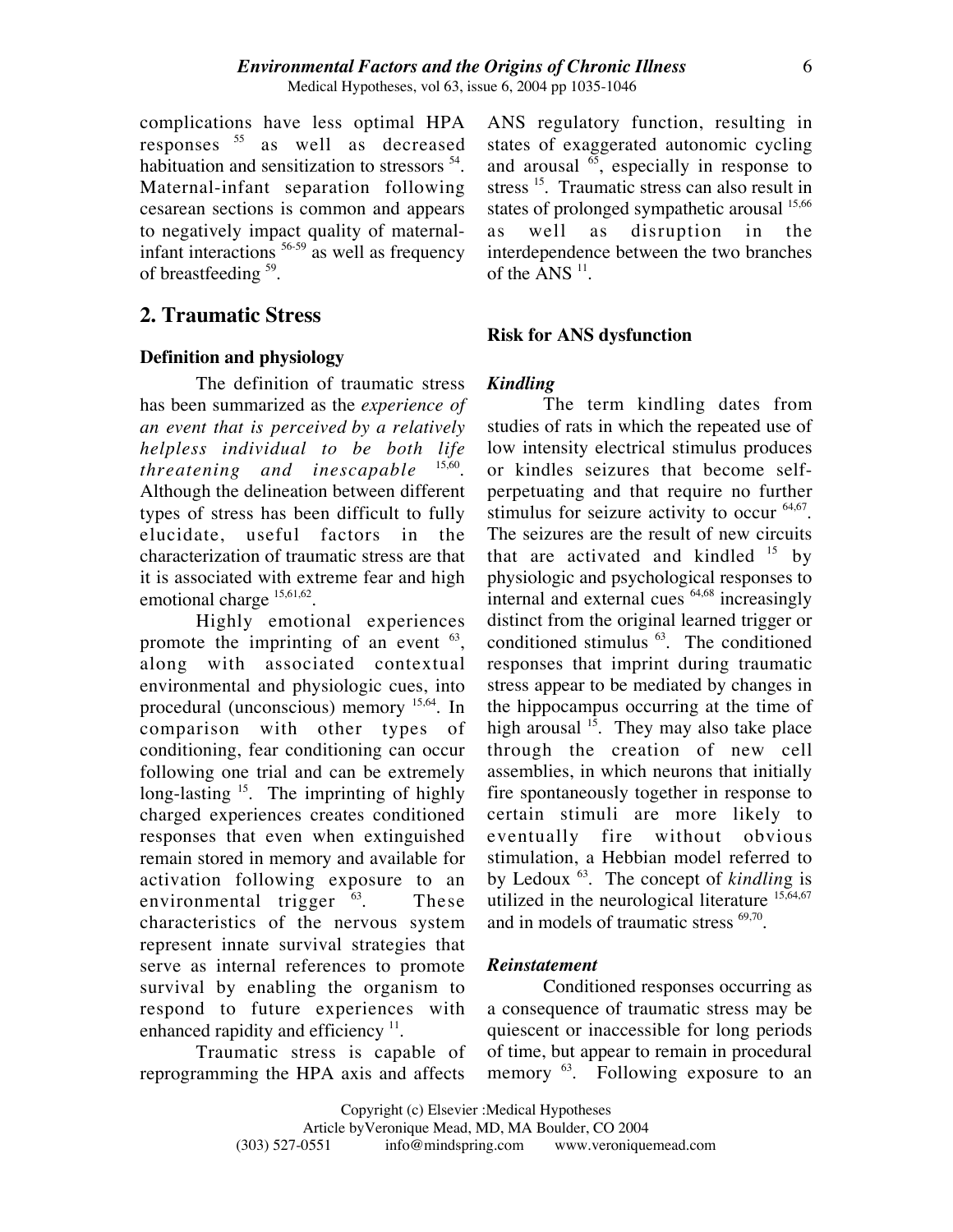event similar to the original stimulus  $^{71}$  or to some unrelated stressful experience  $63,64$ these memories can be kindled and the conditioned responses "reinstated". Conditioned responses associated with PTSD such as hyperarousal become activated with increasing ease following exposure to adverse environmental cues. The effects of traumatic stress are consequently considered to be intrinsically self-perpetuating  $15,70$ .

#### *The role of perception*

Although certain types of events such as earthquakes or the witnessed murder of a loved one are more likely to be experienced as traumatic because of their overwhelming nature, it is the perception of an event rather than the specific nature of an event that influences kindling, reinstatement, and risk for ANS dysregulation <sup>15,60</sup>. Risk is influenced by a number of factors, including intensity  $^{72}$ and degree of life threat perceived during the original traumatic stressor  $\frac{73}{2}$ , previous experience of trauma  $74$ , and subsequent exposure to seemingly irrelevant as well as related stressors  $^{61}$ . ANS function is also affected by the perceived availability and quality of social supports  $61,75$  and buffers  $<sup>61</sup>$ , history of bonding and attachment  $<sup>15,61,73</sup>$ ,</sup></sup> and stage of emotional and physiological development, all of which influence the capacity to regulate arousal and to cope with stress  $\frac{76}{6}$ . Because experiences are unique to each individual, the determination of whether an event is experienced as traumatic, as well as risk for kindling, reinstatement, symptomatology, and disease  $11,77$  appears to be idiosyncratic <sup>15</sup>.

#### *Risk in early life*

Stress in early life influences the immune and nervous systems, among

others 78. Children are at increased risk of perceiving stressful events as intense and life threatening because of their inherent dependence and relative helplessness  $^{14}$ , and are consequently particularly vulnerable to PTSD<sup>15</sup>. Risk for adverse physiologic consequences is believed to be due to the high degree of nervous system development  $20$  that occurs during childhood and to the fact that immature nervous systems are incapable of regulating states of high arousal  $^{11}$ . A strong bond has been found to promote while a disrupted bond to interfere with the ability of a child to regulate arousal  $\frac{79}{2}$  and early separation from parents has been identified as an important risk factor for PTSD <sup>80</sup>. The experience of traumatic stress in the context of relationship with another human being is one of the most influential risk factors for ANS dysregulation and PTSD <sup>15,61</sup>. Secure attachment, on the other hand, is one of the most protective factors against the development of symptoms following exposure to traumatic stress <sup>14</sup>.

#### *Prenatal stress*

Early exposure to non-genetic factors such as stress in prenatal life stimulates the fetal HPA  $axis$ <sup>81</sup>, can permanently affect the number and sensitivity of glucocorticoid receptors, and can program the HPA axis for life  $31,81$ . Number of glucocorticoid receptors has been found to be proportional to the severity of symptoms of PTSD<sup>82</sup>. Maternal exposure to prenatal stress has also been found to predict birth size and gestational age independent of biomedical risk <sup>83-85</sup>, and to influence physiological as well as psychological development postpartum 37. Size at birth appears to be influenced by the timing  $83$  and quality  $81,83$  of emotional stress experienced by the mother during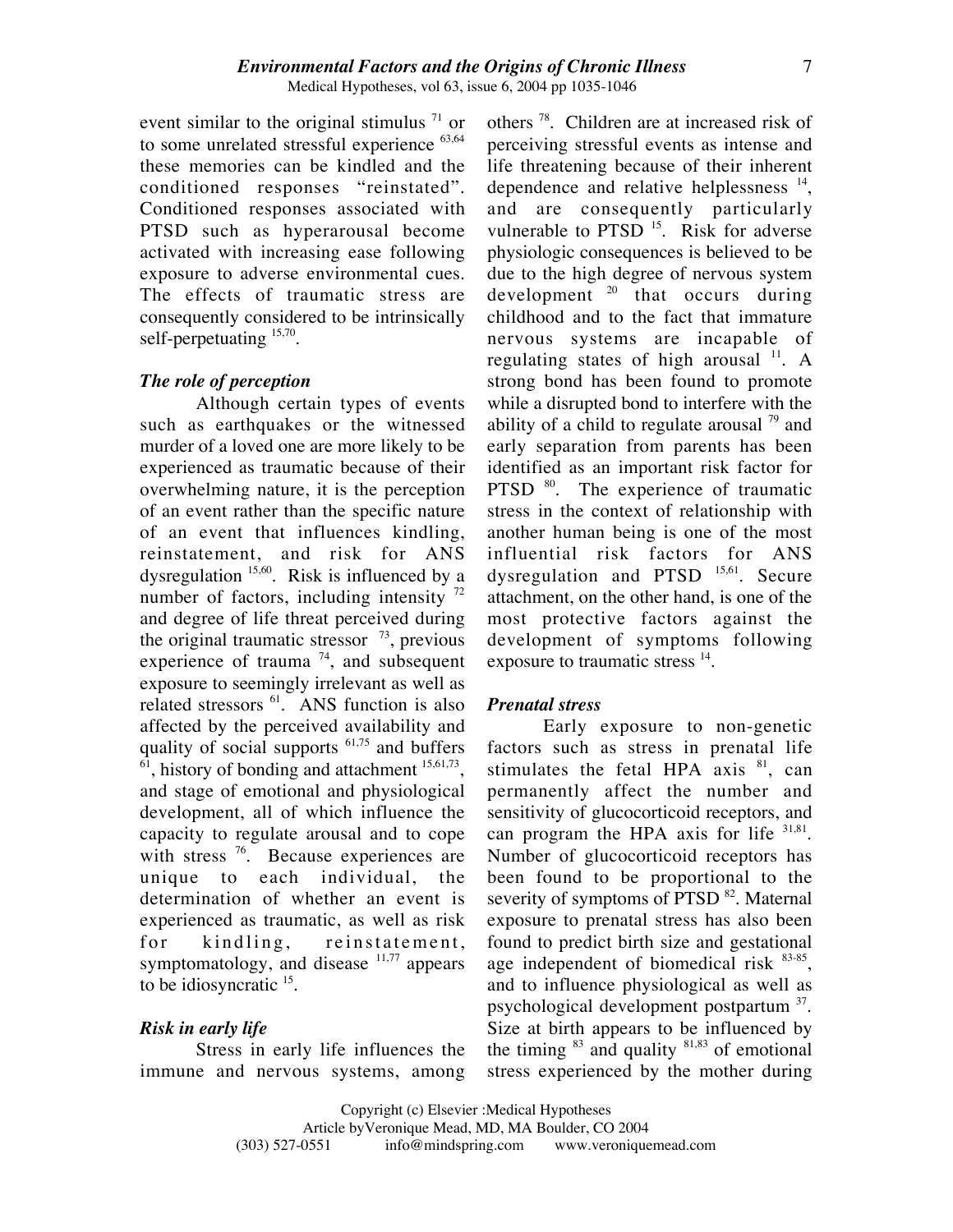pregnancy, as well as by her perceived availability of social support 84.

#### *Rate of progression*

The rate at which reinstatement occurs following traumatic stress is idiosyncratic and symptoms of PTSD can occur weeks, months or years following the original event  $^{15,61}$ . High intensity initial and subsequent exposure to relevant stressors promotes a more rapid response of neurophysiological hyperreactivity <sup>14</sup> and increases the rate with which reinstatement can occur. Exposure to insufficient stimuli may allow symptoms to resolve after reinstatement or enable a dormant conditioned response to remain inaccessible 63. Although the development, progression, and resolution of symptoms of PTSD are variable and occur in relatively few individuals following traumatic stress <sup>86</sup>, symptoms are often remarkably refractory to treatment once they develop 61.

## **III. A Model of Autonomic Dysfunction**

The model proposes that the pathophysiology of type 1 diabetes is related to altered autonomic regulation of glucose activity. While complex, the specific nature of ANS dysfunction is suggested to be influenced by a predominance of sympathetic activity or tone, a physiological state that promotes glucose availability in the face of simultaneous inhibition of insulin secretion and activity. Dysregulation of the sympathetic branch of the ANS has long been hypothesized to play a role in the pathogenesis <sup>87</sup> and symptomatology 88,89 of type 1 diabetes, although the causes of such dysregulation have not been understood.

The model proposes that dysfunction of the sympathetic nervous system associated with type 1 diabetes is at least partly influenced by exposure to adverse events, including traumatic stress, during the experience-dependent maturation of the nervous system. Initial exposure to such events is suggested to occur during critical period programming of structures relevant to glucose and insulin regulation, such as the nervous system. Kindling and reinstatement of SNS patterns of dysfunction are proposed to occur following sufficient exposure to relevant stressors during periods of programmed synapse pruning and growth, which predominates during preschool age and adolescence. At-risk individuals may fail to develop diabetes or may do so at later ages if they are not exposed to relevant types, number, or intensities of stressors. This is hypothesized to occur because the predisposing conditioned responses of autonomic SNS dysfunction fail to kindle or kindle more slowly.

## **IV. Relevance of the model to nongenetic risk for type 1 diabetes**

#### **Stress, traumatic stress & type 1 diabetes**

Stress has long been suggested  $1,90 94$ , and recently confirmed as a risk factor for type 1 diabetes <sup>95</sup>. Many reports exist describing the onset of diabetes within days or weeks of intense emotional events <sup>96-98</sup> and traumatic stress was believed by many to be an important risk factor for type 1 diabetes in the first half of the twentieth century <sup>94</sup>. One means by which traumatic stress was believed to cause diabetes was by reactivation of infantile neuroses that were indirectly expressed through the vegetative (autonomic)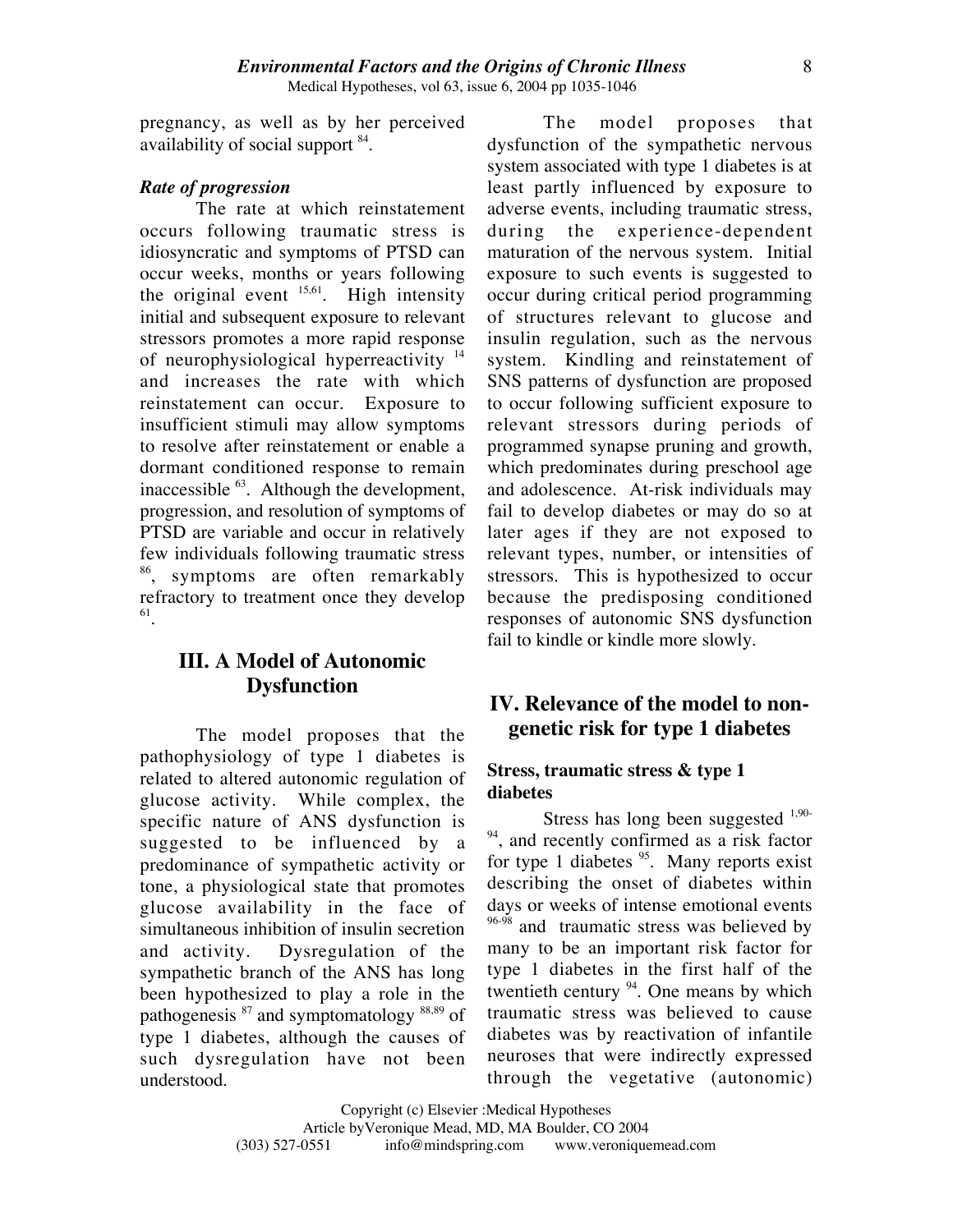nervous system  $92,98,99$ . Models of traumatic stress as a cause of diabetes fell into disfavor, however, when a smaller number of soldiers than anticipated developed the disease following service in World War I and II<sup>94</sup> and direct causal links with psychogenic factors could not be made 100.

The proposed model provides a framework for explaining the role of stress and trauma in the etiology of type 1 diabetes and suggests that individuals who develop the disease are those who have been exposed to traumatic stress during a specific time in early life *and* who have experienced appropriate intensity and frequency of subsequent stressors sufficient to promote kindling and reinstatement. From this perspective, the small number of soldiers who developed diabetes would have been the few who had experienced both relevant traumatic experiences during critical period programming in early life so as to be predisposed to patterns of SNS dysfunction  $92$  and who were also subsequently exposed to sufficient and appropriately timed relevant idiosyncratic stressors.

Stress occurring in the year before diagnosis has been found to be the only variable affecting age of onset in humans in one large study and has been proposed to precipitate rather than initiate the disease  $101$ . Stress has also been found to reduce the age of onset of diabetes in BB rats  $102$ .

#### **Stress and glucose variations in diabetes**

The frequent finding of glycemic variation (or lack thereof) in response to stress among individuals with type 1 diabetes  $103-105$  appears to be idiosyncratic <sup>106-108</sup>. These variations are consistent with models of kindling for conditioned responses to idiosyncratic physiological, psychological or other environmental cues.

#### **Risk factors preceding diagnosis**

A variety of factors occurring in the years preceding diagnosis of type 1 diabetes have been proposed to influence risk. In addition to stress 90,93,109,110 and trauma 94,96, risk factors include infection  $9,95$ , a cold environment  $8$ , and seasonality 111-114, to name a few. Studies attempting to clarify the relationship between identified factors and type 1 diabetes have frequently demonstrated conflicting results, however. For example, infection is associated with increased risk for type 1 diabetes in some studies  $115,116$ , but has been found to be unassociated or even protective in others 117,118.

According to the model, it is not the specific nature of an event that represents risk for diabetes, but the idiosyncratic nature in which events are perceived. Such a perspective is consistent with the proposal that stress is the common link between perinatal risk factors for type 1 diabetes as well as risk factors in the period preceding diagnosis 119. This model predicts contradictions in the identification of risk factors.

Seasonal risk for type 1 diabetes, which is increased in fall and winter in certain age groups <sup>9</sup>, may represent a stressful event and result from increased workload on beta cells <sup>109</sup>. Physiologic increases in SNS activity occur in mammals prior to and during cold seasons as a result of changing energy needs, glucose utilization and storage, and immune activity <sup>120</sup>. Changes in sympathetic activity associated with seasonal variation may promote kindling and reinstatement in individuals predisposed to states of increased sympathetic tone.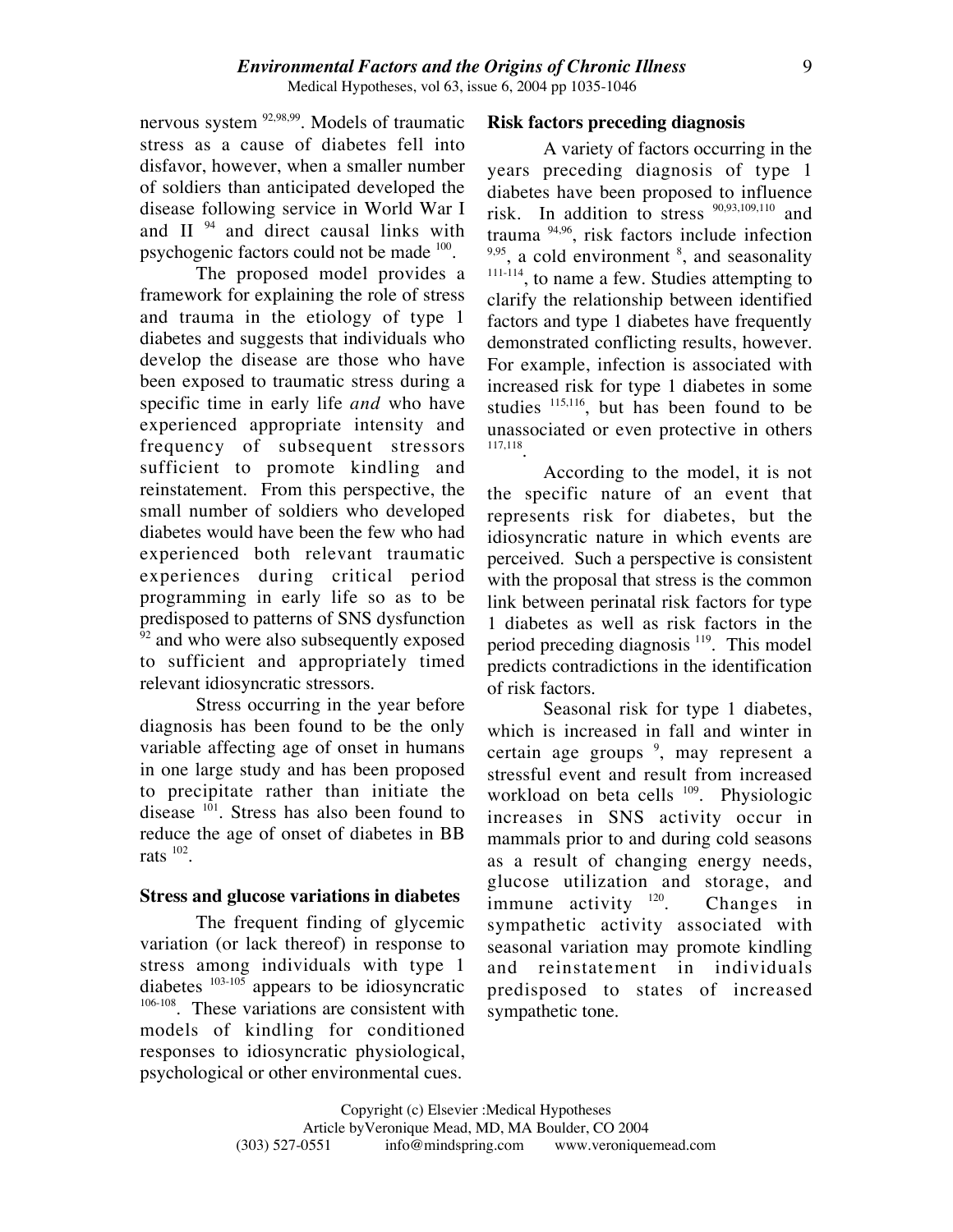#### **Perinatal risk factors**

## *Early separation and stress represent common denominators linking perinatal risk factors*

Important environmental risk factors for type 1 diabetes appear to originate during a limited period of exposure  $^{121}$  in early life  $^{1,109,122-124}$  and are proposed to be factors to which only children are exposed  $121$ . These environmental risk factors probably occur during prenatal life 7,90,109,121,125-127 and include maternal-related events <sup>121</sup>. Perinatal risk factors proposed for type 1 diabetes include maternal infection <sup>9,126,128</sup>, respiratory disease in the newborn  $119,123$ , preeclampsia 119,123,127, cesarean section  $\frac{119,124,127}{119,124,127}$ , maternal-child blood group incompatibility and jaundice amniocentesis and labor complications <sup>127</sup>, shorter gestational age and larger birth size <sup>119</sup>, and certain patterns of intrauterine growth <sup>129</sup>, among others. According to the proposed model, early events affect risk for type 1 diabetes through complex interactions between protective and adverse events that influence experiencedependent maturation of the nervous system. A common denominator among perinatal risk factors for type 1 diabetes is an increased risk for disruptions in maternal-infant bonding, such as occur following stress and early separation.

Intrauterine growth patterns, larger size at birth, and shorter gestation have been proposed to reflect prenatal exposure to non-genetic events  $129$  such as stress  $31$ . Prenatal stress in the mother and prenate for example, may be experienced during many of the identified perinatal risk factors for type 1 diabetes, including procedures such as amniocentesis <sup>41,130</sup>. The experience of stress may precede the procedure, vary according to the reasons for the test, and last until results have been received. Positive results may be reassuring to the mother and may facilitate bonding whereas abnormal results may impact stress levels as well as bonding  $38$ .

Early separation was found to be the only factor identified with risk for type 1 diabetes in an animal study evaluating risk associated with jaundice with or without phototherapy  $131$ . Other identified perinatal risk factors also appear to increase risk for early maternal-infant separation, particularly during the sensitive period immediately following birth. As previously discussed, even brief early separation influences bonding, capacity for physiological self-regulation in the infant, and experience-dependent maturation, and may be perceived as traumatic by the newborn.

Exposure to maternal states of sympathetic arousal during experiencedependent maturation in the first three years of life contributes to predisposition for states of increased sympathetic tone in the infant and in the growing child  $11$ . Such effects may last into adulthood  $11$ . Risk factors such as preeclampsia, which has been associated with states of increased sympathetic activity in the mother <sup>132-136</sup>, may have similar effects, as may cesarean sections, which can be associated with maternal postpartum traumatic stress $^{137}$ .

Early life events involve complex idiosyncratic interactions and predict variability in perinatal risk factors rather than strict consistency. The apparent lack of risk associated with some measures of perinatal distress such as reduced apgar scores <sup>119</sup> may represent contributions from protective factors such as bonding.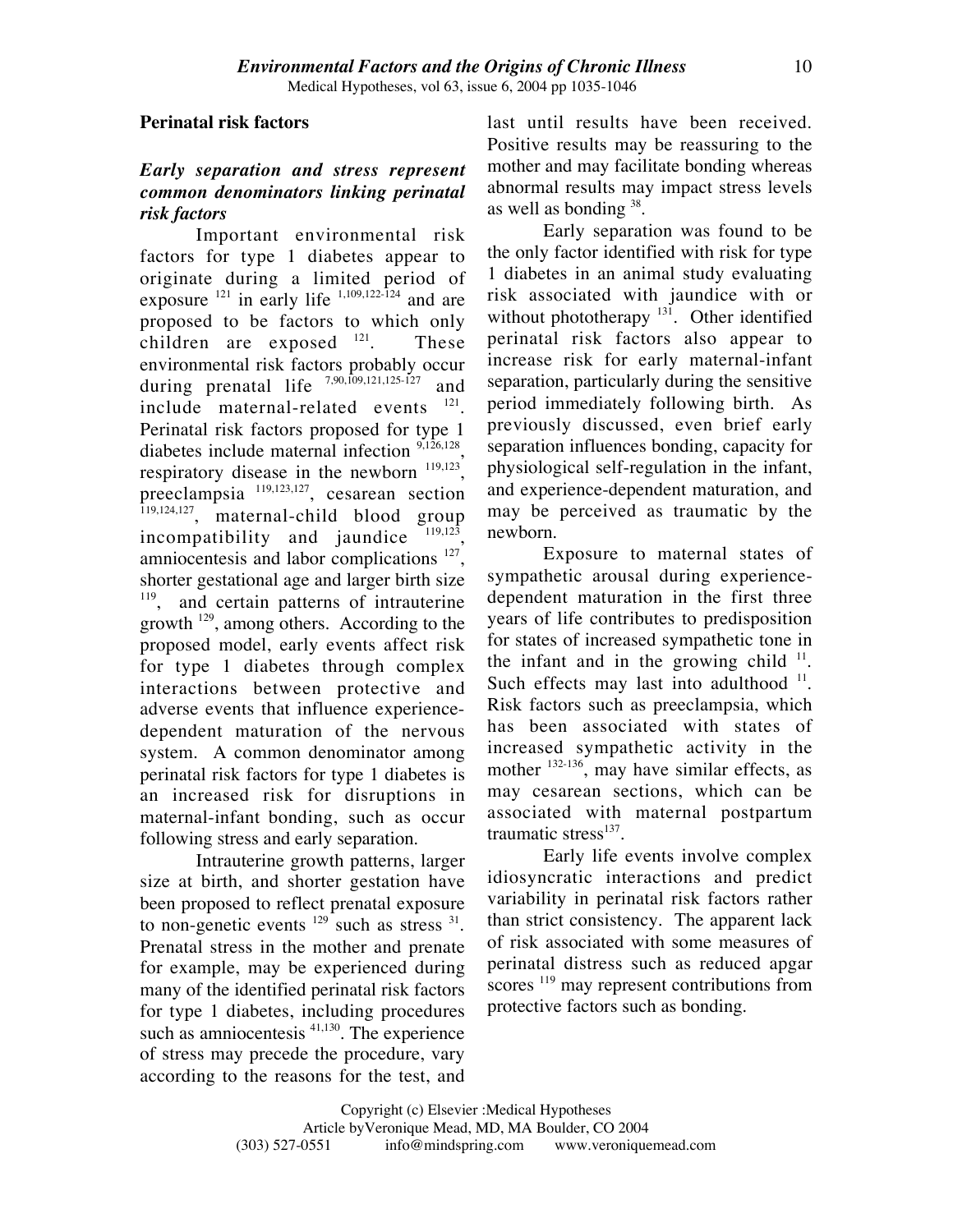#### *Breastfeeding and cow's milk*

Breastfeeding may be protective from risk for type 1 diabetes <sup>138</sup> and shorter duration  $95,101,138,139$ , as well as lack of breastfeeding  $90$  are associated with increased risk in most studies. Contradictory findings, however, exist regarding a role for cow's milk in risk for type 1 diabetes  $140-143$ .

Higher rates of separation in early life are associated with decreases in the frequency and duration of breastfeeding <sup>36</sup>. Decreases in duration of breastfeeding can reduce physiological and social bonding  $36$ and may interfere with protective factors that reduce risk for type 1 diabetes. The idiosyncratic nature of experience and complex interactions between risk and protective factors is consistent with contradictory findings regarding the role cow's milk  $140-143$  and breastfeeding 101,118,144,145 in risk for type 1 diabetes. According to the model, decreases in breastfeeding and the early introduction of cow's milk may represent disruptions in maternal-infant bonding  $146$ .

#### **Timing of diagnosis**

#### *Age of onset*

Incidence of type 1 diabetes is highest in children and adolescents <sup>147</sup>, and peaks at 2, 3 to 6, and 10 to 14 years of age  $10$ . Only 25% of individuals develop type 1 diabetes after the age of  $21^{148}$ .

The model suggests that life events associated with risk prior to the diagnosis of type 1 diabetes represent idiosyncratic stressors that kindle and reinstate existing conditioned responses of chronic sympathetic arousal. Risk factors are proposed to induce reinstatement during periods of genetically programmed synapse development, which predominate during experience-dependent maturation in early childhood and adolescence.

#### *The preclinical phase*

The preclinical phase leading to diabetes is frequently lengthy, lasting up to 10 years  $149-151$  or longer  $152$ . This period has been documented through the presence of autoantibodies as well as through changes in insulin levels, which have been shown to decline up to 11 years prior to the onset of diabetes <sup>153</sup>.

The existence of a preclinical phase in diabetes has similarities with the latency period that frequently precedes onset of symptoms of PTSD. This pattern is consistent with the model, in which conditioned responses kindle during latency periods and are reinstated following exposure to sufficient idiosyncratic stressors in conjunction with synapse loss or proliferation.

#### *Rate of progression*

Although type 1 diabetes is commonly proposed to occur following exposure to certain environmental events preceding diagnosis, some investigators have proposed that predisposition occurs early in life and that variation in age of onset reflects different rates of disease progression rather than different ages of exposure to critical environmental events  $10,153$  The model supports the latter The model supports the latter hypothesis.

#### **Autoimmune activity**

It has been proposed that nongenetic risk factors in early life initiate autoimmunity leading to type 1 diabetes while factors preceding diagnosis unmask or accelerate the disease process 109,153. The presence of autoantibodies to islet cells (ICA), insulin (IAA), and glutamate acid decarboxylase (GAD or GAA) is associated with increased risk for type 1 diabetes  $148$  even though none of these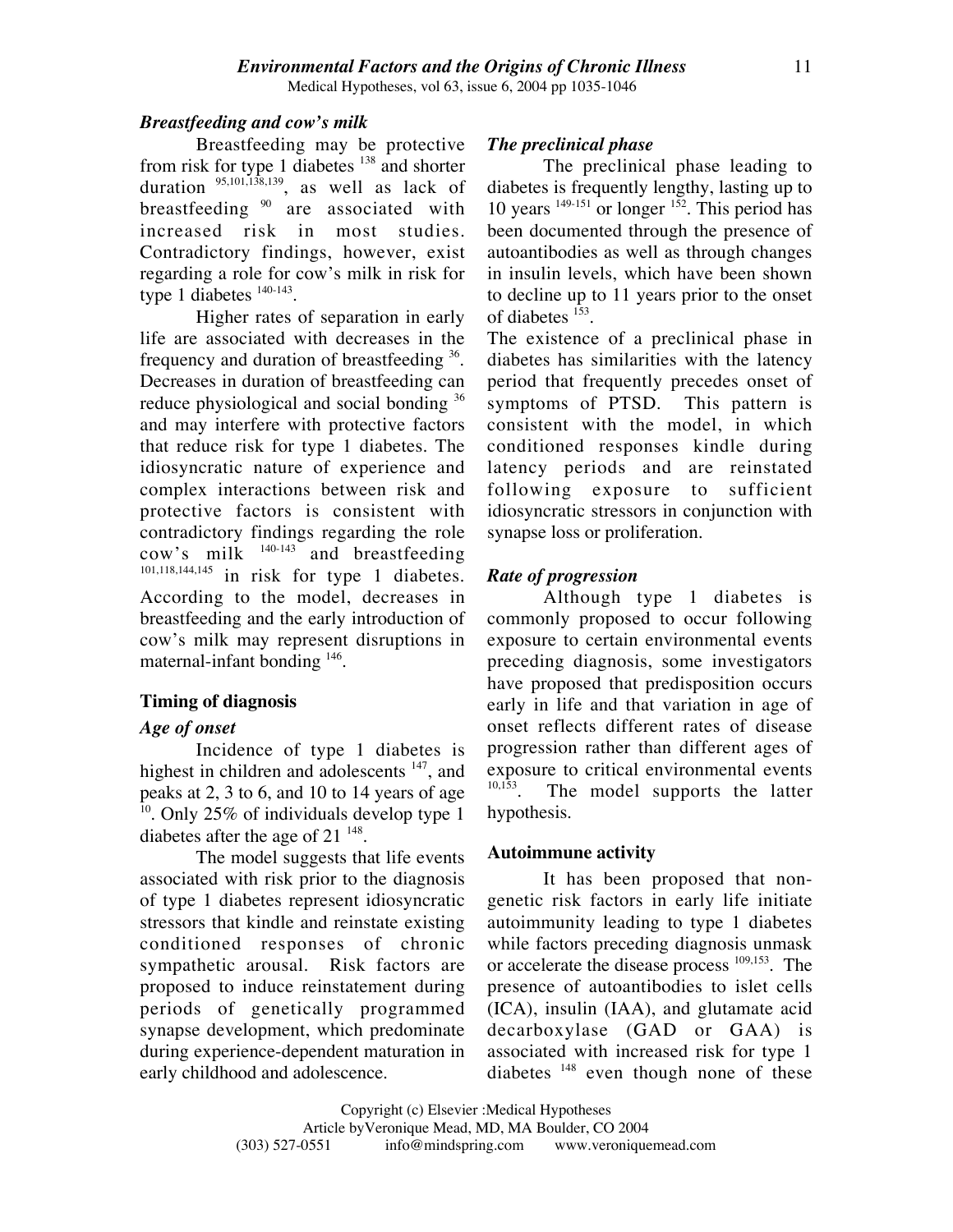antibodies are specific for beta cells  $1,154$ and 10% of individuals have no detectable autoantibodies at diagnosis 10.

Autoantibodies can be acquired early in life and develop over a period of months to years  $^{155}$ . They can fluctuate  $^{10}$ , exhibit transiency <sup>156,157</sup>, and have been found to remit in 10 to 78% of individuals, perhaps because the offending factor has been removed <sup>10</sup>. Only a small number of individuals with autoantibodies develop type 1 diabetes and highest risk is associated with early expression of IAA 158. Increased risk is also associated with persistence  $156$ , sequential progression  $155$ , and presence of multiple antibodies 158. The incidence of autoantibodies appears to decrease with age  $10$  and conversion to autoantibody positivity is rare over the age<br>of 10 years  $10,148,153$ of 10 years

Although the mechanisms by which autoimmunity plays a role in type 1 diabetes remain unclear, the patterns of incidence, transience, and persistence of autoantibodies in relationship to risk for disease are consistent with models of experience-dependent maturation and traumatic stress. Activation and specificity of autoimmune processes may be regulated by ANS activity and promoted by states of dominant sympathetic activity, which persistently promotes inhibition of insulin and in some states also promotes increases in immune activity  $159$ . Similarly, fluctuations in autoantibody levels may represent varying stages of kindling influenced by the frequency and quality of exposure to idiosyncratic stressors and buffers. It has been suggested that islet cell autoantibodies (ICAs) may represent secondary markers of islet cell destruction <sup>160</sup>. Progression to disease in individuals

who are autoantibody positive has been proposed to depend on sufficient exposure to environmental pathogens or "multiple hits" <sup>161</sup>, a concept also consistent with kindling  $162$ .

## **CONCLUDING REMARKS**

Our growing understanding of the interaction between environmental factors and human physiology provides powerful new perspectives from which to consider the origins of chronic physical disease such as type 1 diabetes. Such a model may be applicable to a developing a better understanding of the origins of other chronic diseases, ranging from type 2 diabetes, to multiple sclerosis and rheumatoid arthritis, to chronic fatigue, fibromyalgia, and multiple chemical sensitivity. The integration of concepts from multiple disciplines represents an exciting frontier that may contribute to identification of increasingly effective prevention and treatment strategies, and concepts presented in this model warrant further study.

### **Acknowledgements**

Preparation of this manuscript was supported in part by a grant from the Diabetes Trust Foundation (formerly the Diabetes Trust Fund). The constructive comments of Robert Scaer, M.D. are gratefully acknowledged.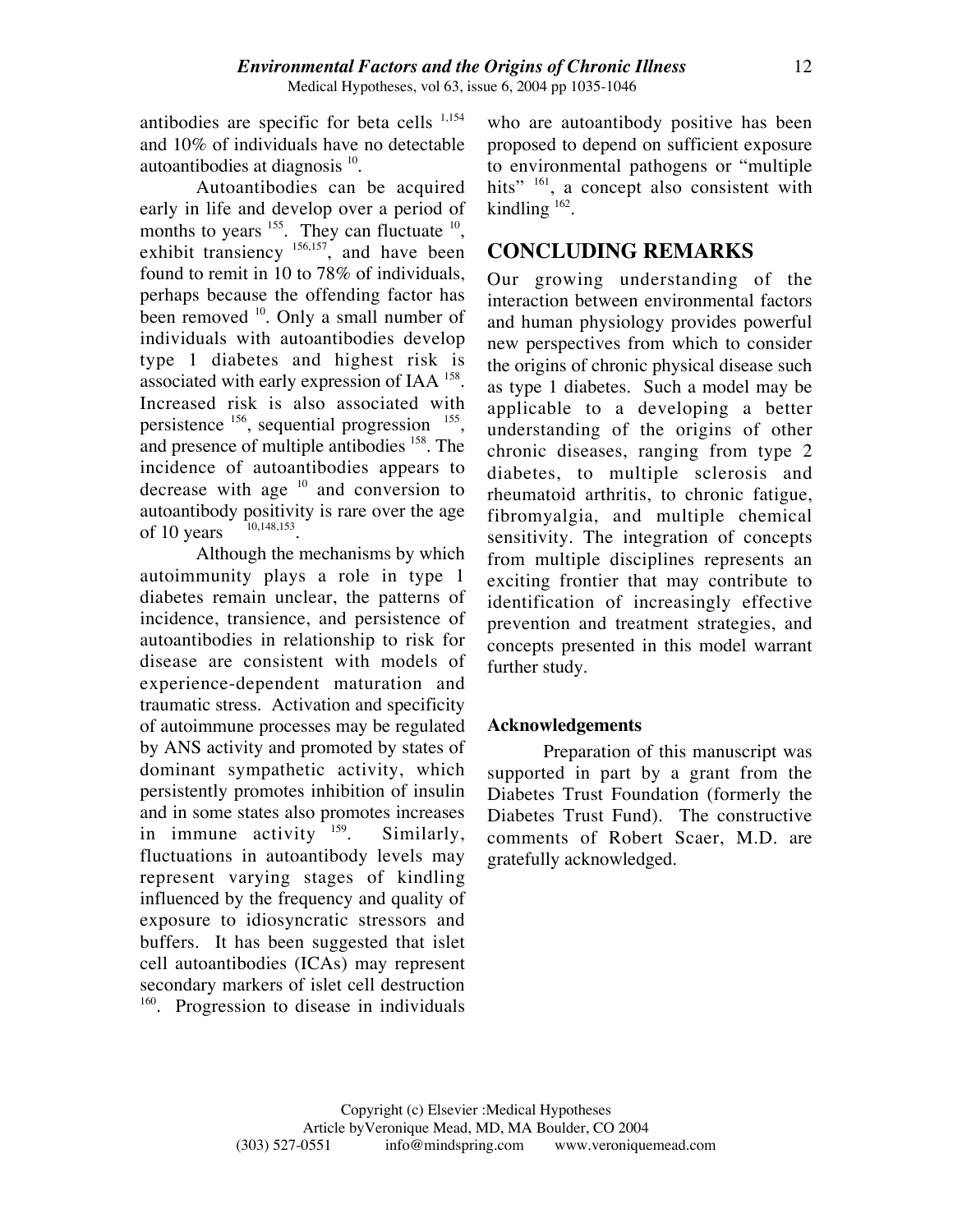### **REFERENCES**

1. E Braunwald, AS Fauci, DL Kasper, SL Hauser, DL Longo, JL Jameson, Eds: Harrison's principles of internal medicine. 15th ed. New York: McGraw-Hill; 2001.

2. WF Ganong: Review of medical physiology. Los Altos, CA: Lange Medical; 2001.

3. L Sherwood: Human physiology: from cells to systems. Minneapolis, MN: West Publishing; 1993.

4. K Nonogaki: New insights into sympathetic regulation of glucose and fat metabolism. *Diabetologia* **43** 5 (2000), pp. 533-549.

5. SC Woods, PJ Kulkosky: Classically conditioned changes of blood glucose level. *Psychosom Med* **38** 3 (1976), pp. 201-219.

6. Diabetes Epidemiology Research International: Preventing insulin dependent diabetes mellitus: the environmental challenge. *BMJ* **295** 6596 (1987), pp. 479-481.

7. D Kumar, NS Gemayel, D Deapen, D Kapadia, PH Yamashita, M Lee, JH Dwyer, P Roy-Burman, GA Bray, TM Mack: North-American twins with IDDM. Genetic, etiological, and clinical significance of disease concordance according to age, zygosity, and the interval after diagnosis in first twin. *Diabetes* **42** 9 (1993), pp. 1351-1363.

8. G Dahlquist: The aetiology of type 1 diabetes: an epidemiological perspective. *Acta Paediatr Suppl* **425** (1998), pp. 5-10.

9. KMM Alberti, P Zimmet, RA Defronzo, Eds: International textbook of diabetes mellitus. New York: John Wiley & Sons; 1997.

10. PH Bennet, MJ Rewers, WC Knowler: Epidemiology of diabetes mellitus. In: DJ Porte, RS Sherwin, editors. Ellenberg and Rifkin's diabetes mellitus. 5th ed. Stamford, CT: Appleton & Lange; 1997. pp. 373-400.

11. AN Schore: Affect regulation and the origin of the self: the neurobiology of emotional development. Hillsdale, NJ: Lawrence Erlbaum; 1994.

12. National Research Council and Institute of Medicine: From neurons to neighborhoods: the science of early childhood development. Committee on integrating the science of early childhood development. JP Shonkoff, DA Phillips, Eds. Board on children, youth, and families, Commission on behavioral and social sciences and education. Washington, D.C.: National Academy Press; 2000.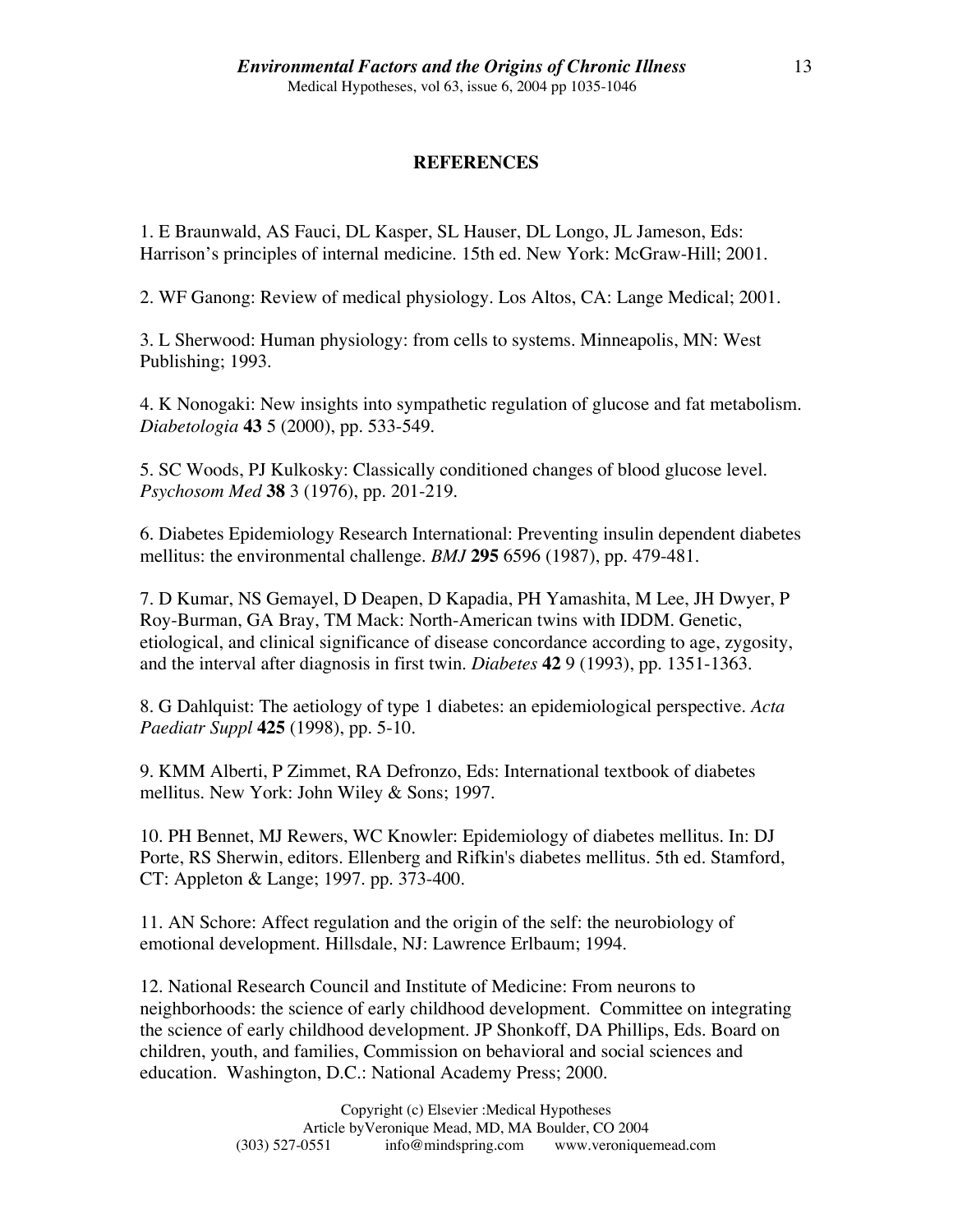13. D Siegel: The developing mind. New York:NY: Guilford; 1999.

14. RS Pynoos, AM Steinberg, A Goenjian: Traumatic stress in childhood and adolescence: recent developments and current controversies. In: BA van der Kolk, AC McFarlane, L Weisaeth, editors. Traumatic stress: the effects of overwhelming experience on mind, body, and society. New York: Guilford; 1996. pp. 331-358.

15. RC Scaer: The body bears the burden: trauma, dissociation, and disease. New York: Haworth Medical; 2001.

16. VP Mead: Somatic psychology theory and the origins of chronic illness: a case study of type 1 diabetes [Master's Thesis]. Boulder (CO), 427 p: Master's Thesis, Naropa University; 2003 Available from author, 4439 Driftwood Place, Boulder, CO 80301 USA.

17. MA Hofer: Early stages in the organization of cardiovascular control. *Proc Soc Exp Biol Med* **175** 2 (1984), pp. 147-157.

18. JT Bruer: The brain and child development: time for some critical thinking. *Public Health Rep* **113** 5 (1998), pp. 388-397.

19. AM Turner, WT Greenough: Differential rearing effects on rat visual cortex synapses. I. Synaptic and neuronal density and synapses per neuron. *Brain Res* **329** (1985), pp. 195-203.

20. JE Black: How a child builds its brain: some lessons from animal studies of neural plasticity. *Prev Med* **27** (1998), pp. 168-171.

21. J Bruer: Neural connections: some you use, some you lose. Phi Delta Kappan. Volume accessed online 2003 April 11, http://www.jsmf.org/zarticles&pap/John/neural\_connections.htm; 1999. pp. 264-277.

22. R Kotulak: Inside the brain: revolutionary discoveries of how the mind works. *Prev Med* **27** (1998), pp. 246-247.

23. JB Young, SF Morrison: Effects of fetal and neonatal environment on sympathetic nervous system development. *Diabetes Care* **21 (Suppl 2)** (1998), pp. B156-160.

24. PR Huttenlocher, AS Dabholkar: Regional differences in synaptogenesis in human cerebral cortex. *J Comp Neurol* **387** 2 (1997), pp. 167-178.

25. PR Huttenlocher: Synaptic density in human frontal cortex-developmental changes and effects of aging. *Brain Res* **163** 2 (1979), pp. 195-205.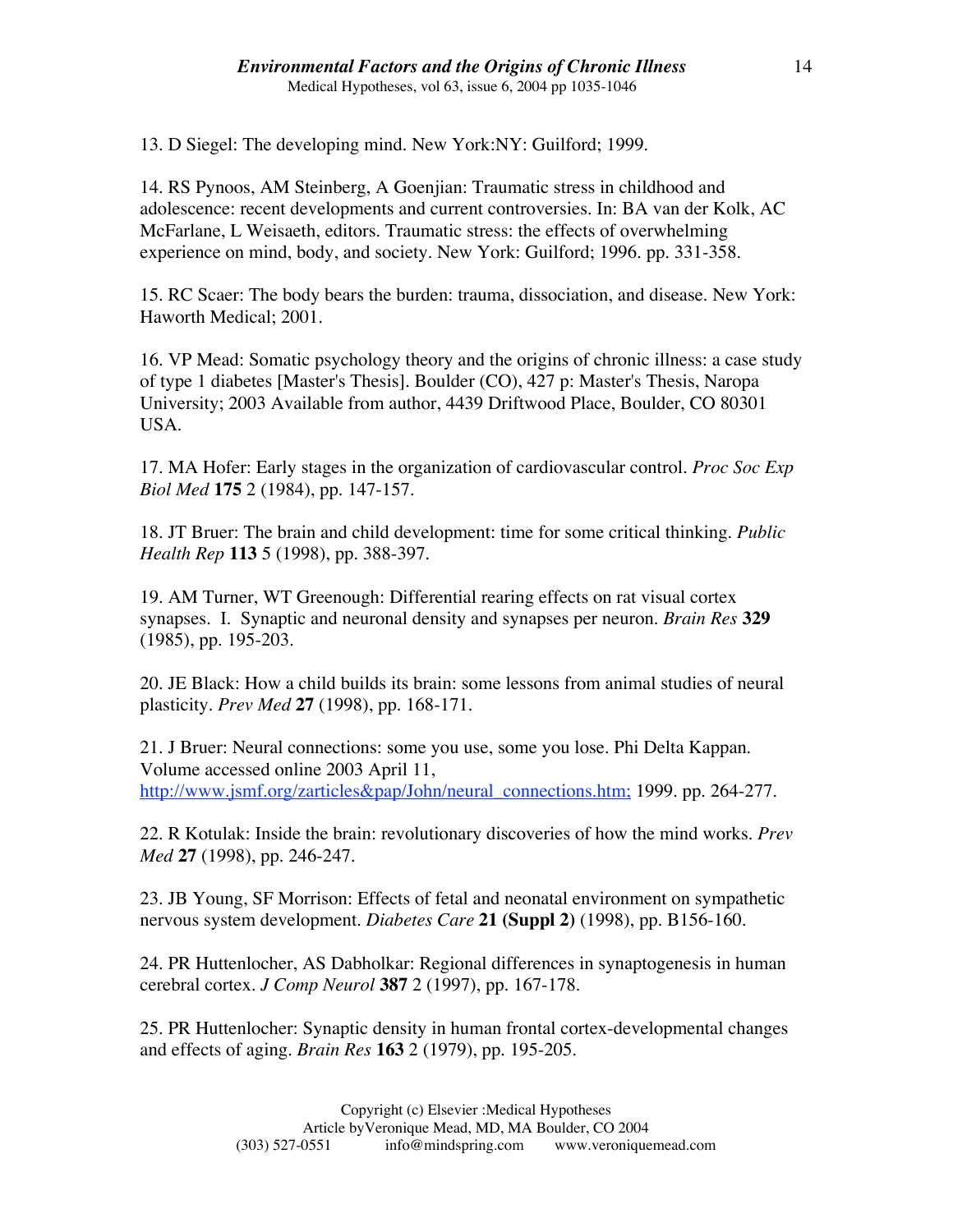26. HT Chugani: A critical period of brain development: studies of cerebral glucose utilization with PET. *Prev Med* **27** (1998), pp. 184-188.

27. PR Huttenlocher: Synapse elimination and plasticity in developing human cerebral cortex. *Am J Ment Retard* **88** 5 (1984), pp. 488-496.

28. P Levitt, B Reinoso, L Jones: The critical impact of early cellular environment on neuronal development. *Prev Med* **27** (1998), pp. 180-183.

29. R Dubos, D Savage, R Schaedler: Biological Freudanism: lasting effects of early environmental influences. *Pediatrics* **38** 789-800 (1966), pp.

30. H Weiner: Psychobiology and human disease. New York: Elsevier; 1977.

31. P Nathanielsz: Life in the womb. Ithaca, NY: Promethean; 1999.

32. BO Gilbert, SB Johnson, J Silverstein, J Malone: Psychological and physiological responses to acute laboratory stressors in insulin-dependent diabetes mellitus adolescents and nondiabetic controls. *J Pediatr Psychol* **14** 4 (1989), pp. 577-591.

33. AN Schore: Attachment and the regulation of the right brain. *Attach Hum Dev* **2** 1 (2000), pp. 23-47.

34. MF Basch: The concept of affect: a re-examination. *J Am Psychoanal Assoc* **24** (1976), pp. 759-777.

35. MR Gunnar: Quality of early care and buffering of neuroendocrine stress reactions: potential effects on the developing human brain. *Prev Med* **27** 2 (1998), pp. 208-211.

36. MH Klaus, JH Kennell: Maternal-infant bonding: the impact of early separation and loss on family development. St. Louis: Mosby; 1976.

37. MJ Carey-Smith: Effects of prenatal influences on later life. *N Z Med J* **97** 747 (1984), pp. 15-17.

38. N Caccia, JM Johnson, GE Robinson, T Barna: Impact of prenatal testing on maternal-fetal bonding: chorionic villus sampling versus amniocentesis. *Am J Obstet Gynecol* **165** 4 Pt 1 (1991), pp. 1122-1125.

39. JW Spencer, DN Cox: A comparison of chorionic villi sampling and amniocentesis: acceptability of procedure and maternal attachment to pregnancy. *Obstet Gynecol* **72** 5 (1988), pp. 714-718.

40. TR Verny: Prenatal attachment. *J Obstet Gynecol Neonatal Nurs* **25** 6 (1996), pp. 464.

> Copyright (c) Elsevier :Medical Hypotheses Article by Veronique Mead, MD, MA Boulder, CO 2004<br>(303) 527-0551 info@mindspring.com www.veronique info@mindspring.com www.veroniquemead.com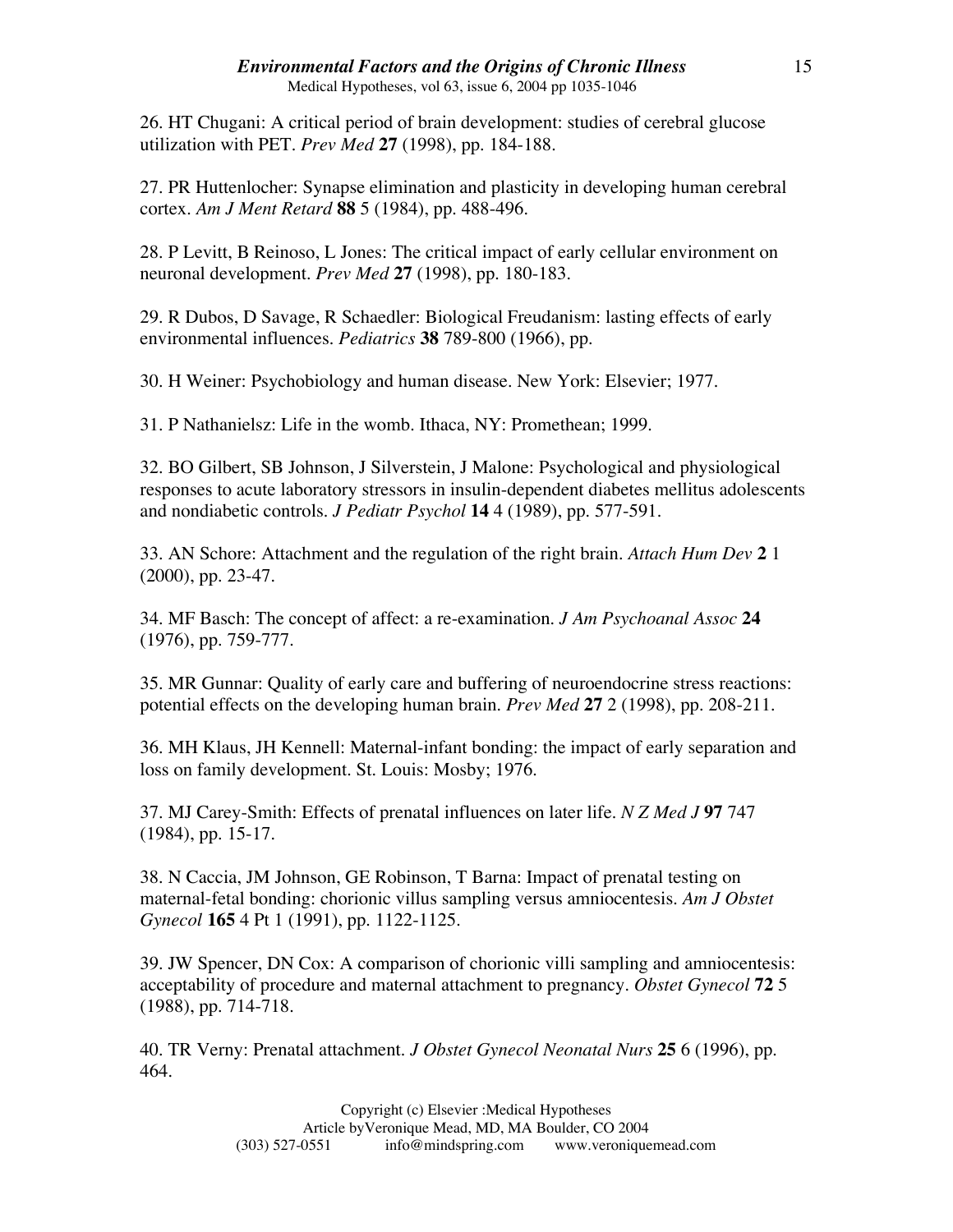41. TR Verny: Tomorrow's baby: the art and science of parenting from conception through infancy. New York: Simon & Schuster; 2002.

42. DJ Hales, B Lozoff, R Sosa, JH Kennell: Defining the limits of the maternal sensitive period. *Dev Med Child Neurol* **19** 4 (1977), pp. 454-461.

43. P de Chateau, H Holmberg, K Jakobsson, J Winberg: A study of factors promoting and inhibiting lactation. *Dev Med Child Neurol* **19** 5 (1977), pp. 575-584.

44. P de Chateau, B Wiberg: Long-term effect on mother-infant behaviour of extra contact during the first hour post partum. III. Follow-up at one year. *Scand J Soc Med* **12** 2 (1984), pp. 91-103.

45. SK McGrath, JH Kennell: Extended mother-infant skin-to-skin contact and prospect of breastfeeding. *Acta Paediatr* **91** 12 (2002), pp. 1288-1289.

46. P de Chateau: The interaction between the infant and the environment: the importance of mother-child contact after delivery. *Acta Paediatr Scand Suppl* **344** (1988), pp. 21-30.

47. MH Klaus, R Jerauld, NC Kreger, W McAlpine, M Steffa, JH Kennel: Maternal attachment. Importance of the first post-partum days. *N Engl J Med* **286** 9 (1972), pp. 460-463.

48. P de Chateau, B Wiberg: Long-term effect on mother-infant behaviour of extra contact during the first hour post partum. II. A follow-up at three months. *Acta Paediatr Scand* **66** 2 (1977), pp. 145-151.

49. P de Chateau, B Wiberg: Long-term effect on mother-infant behaviour of extra contact during the first hour post partum. I. First observations at 36 hours. *Acta Paediatr Scand* **66** 2 (1977), pp. 137-143.

50. P de Chateau: The first hour after delivery: its impact on synchrony of the parentinfant relationship. *Paediatrician* **9** 3-4 (1980), pp. 151-168.

51. MB Hennessy: Hypothalamic-pituitary-adrenal responses to brief social separation. *Neurosci Biobehav Rev* **21** 1 (1997), pp. 11-29.

52. CL Coe, GR Lubach, ML Schneider, DJ Dierschke, WB Ershler: Early rearing conditions alter immune responses in the developing infant primate. *Pediatrics* **90** 3 Pt 2 (1992), pp. 505-509.

53. AN Schore: The effects of early relational trauma on right brain development, affect regulation, and infant mental health. *Infant Ment Health J* **22** 1-2 (2001), pp. 201-269.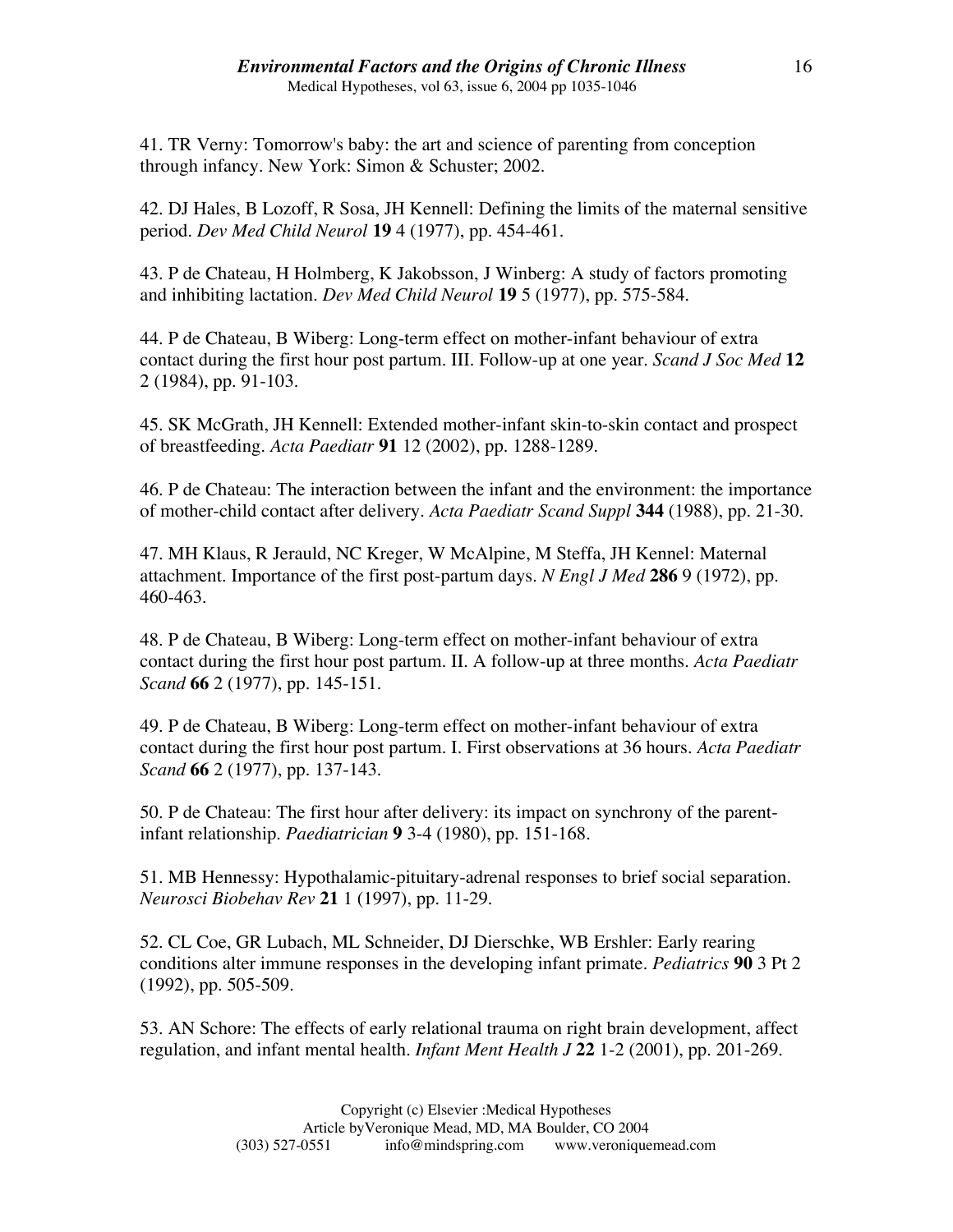54. MR Gunnar: Reactivity of the hypothalamic-pituitary-adrenocortical system to stressors in normal infants and children. *Pediatrics* **90** 3 Pt 2 (1992), pp. 491-497.

55. MR Gunnar, J Connors, J Isensee, L Wall: Adrenocortical activity and behavioral distress in human newborns. *Dev Psychobiol* **21** 4 (1988), pp. 297-310.

56. MS McClellan, WA Cabianca: Effects of early mother-infant contact following cesarean birth. *Obstet Gynecol* **56** 1 (1980), pp. 52-55.

57. G Gathwala, I Narayanan: Cesarean section and delayed contact: effect on baby's behaviour [see comments]. *Indian Pediatr* **27** 12 (1990), pp. 1295-1299.

58. G Gathwala, I Narayanan: Influence of cesarean section on mother-baby interaction. *Indian Pediatr* **28** 1 (1991), pp. 45-50.

59. MR DiMatteo, SC Morton, HS Lepper, TM Damush, MF Carney, M Pearson, KL Kahn: Cesarean childbirth and psychosocial outcomes: a meta-analysis. *Health Psychol* **15** 4 (1996), pp. 303-314.

60. P Levine: Waking the tiger. Berkeley: North Atlantic Books; 1997.

61. BA van der Kolk, AC McFarlane, L Weisaeth, Eds: Traumatic stress: the effects of overwhelming experience on mind, body, and society. New York: Guilford; 1996.

62. RM Post, SRB Weiss, M Smith: Stress, conditioning, and the temporal aspects of affective disorders. *Ann N Y Acad Sci* **771** (1995), pp. 677-695.

63. J Ledoux: The emotional brain: the mysterious underpinnings of emotional life. New York: Touchstone; 1996.

64. RM Post, SRB Weiss, M Smith: Sensitization and kindling: implications for the evolving neural substrate of PTSD. In: MJ Freidman, DS SCharney, AY Deutch, editors. Neurobiology and Clinical Consequences of Stress: From Normal Adaptation to PTSD. New York: Raven; 1995. pp. 203-244.

65. SM Antelman, AR Caggiula, S Gershon, DJ Edwards, MC Austin, S Kiss, D Kocan: Stressor induced oscillation: a possible model of the bidirectional symptoms of PTSD. *Ann N Y Acad Sci* **821** (1997), pp. 296-304.

66. SM Southwick, CA Morgan III, AD Bremner, CG Grillon, JH Krystal, LM Nagy, DS Charney: Noradrenergic alterations in Posttraumatic Stress Disorder. *Ann N Y Acad Sci* **821** (1997), pp. 125-141.

67. RM Post, DR Rubinow, JC Ballenger: Conditioning and sensitization in the longitudinal course of affective illness. *Br J Psychiatry* **149** (1986), pp. 191-201.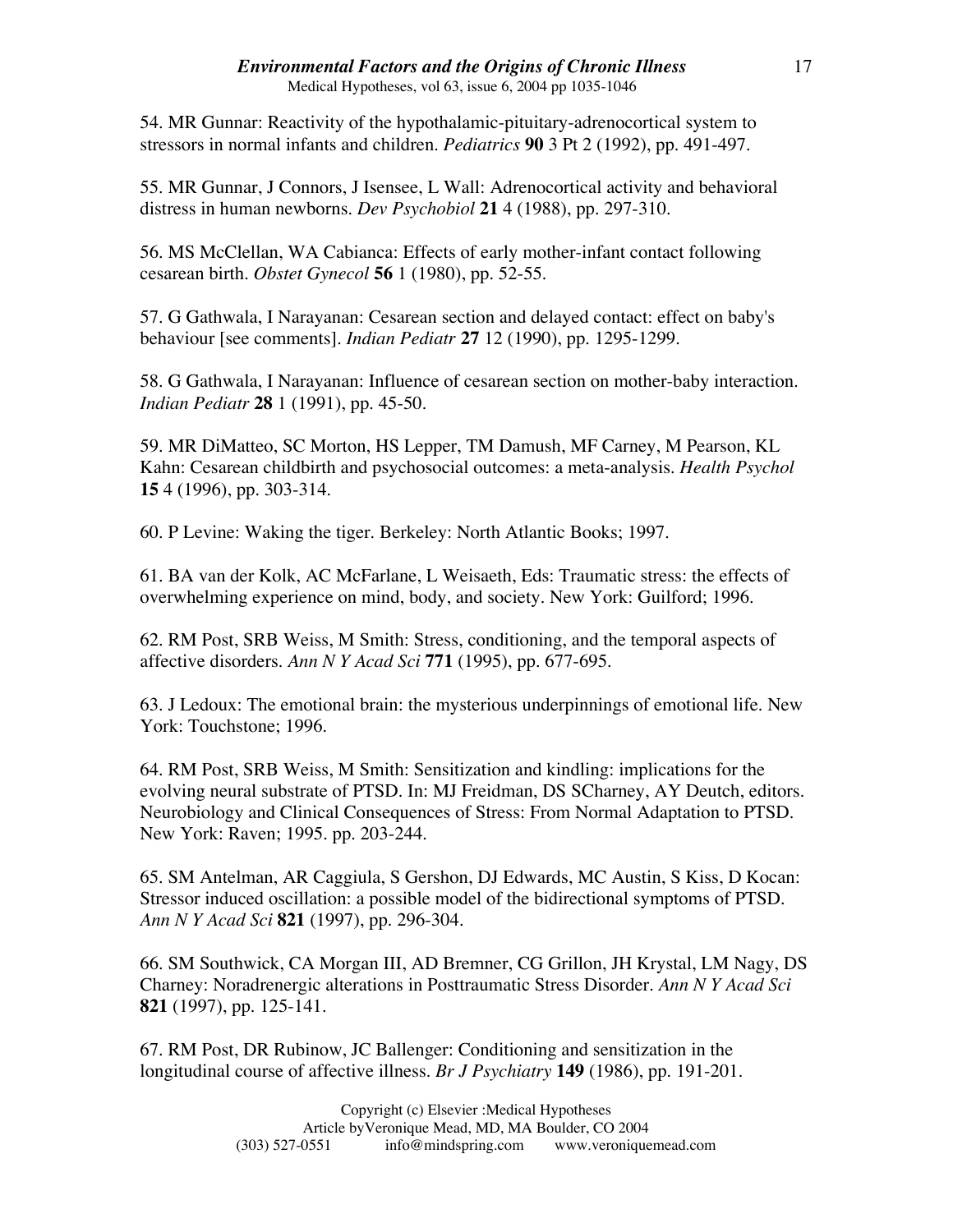68. BD Perry: Memories of fear: how the brain stores and retrieves physiologic states, feelings, behaviors and thoughts from traumatic events. In: J Goodwin, R Attias, editors. Splintered Reflections: Images of the Body in Trauma: Basic Books; 1999.

69. RC Scaer: The whiplash syndrome: a model of traumatic stress. *The Journal of Cognitive Rehabilitation* **July/August** (2000), pp. 2-11.

70. AC McFarlane, R Yehuda: Resilience, vulnerability, and the course of postraumatic reactions. In: BA van der Kolk, AC McFarlane, L Weisaeth, editors. Traumatic stress: the effects of overwhelming experience on mind, body, and society. New York: Guilford; 1996. pp. 155-181.

71. BA Campbell, J Jaynes: Reinstatement. *Psychol Rev* **73** 5 (1966), pp. 478-480.

72. BL Green: Comments on the "Empirical Basis for Biological Studies in PTSD". *Ann N Y Acad Sci* **821** (1997), pp. 52-55.

73. W Yule: Posttraumatic stress disorder in the general population and in children. *J Clin Psychiatry* **62 (Suppl 17)** (2001), pp. 23-28.

74. MM Murburg: The psychobiology of Posttraumatic Stress Disorder: an overview. *Ann N Y Acad Sci* **821** (1997), pp. 352-358.

75. BD Perry: Neurobiological sequelae of childhood trauma: Post-traumatic Stress Disorders in children. In: M Murberg, editor. Catecholamines in Post-traumatic Stress Disorder: Emerging Concepts. Washington, D.C.: American Psychiatric Association; 1994. pp. 253-276.

76. BD Perry: Incubated in terror: neurodevelopmental factors in the 'Cycle of Violence'. In: J Osofsky, editor. Children, Youth and Violence: The Search for Solutions. New York: Guilford; 1997. pp. 124-148.

77. RG Maunder, JH Hunter: Attachment and psychosomatic medicine: developmental contributions to stress and disease. *Psychosom Med* **63** (2001), pp. 556-567.

78. WT Boyce, RG Barr, LK Zeltzer: Temperament and the psychobiology of childhood stress. *Pediatrics* **90** 3 (1992), pp. 483-486.

79. BA van der Kolk, L Weisaeth, O van der Hart: History of trauma in psychiatry. In: BA van der Kolk, AC McFarlane, L Weisaeth, editors. Traumatic stress: the effects of overwhelming experience on mind, body, and society. New York: Guilford; 1996. pp. 47- 74.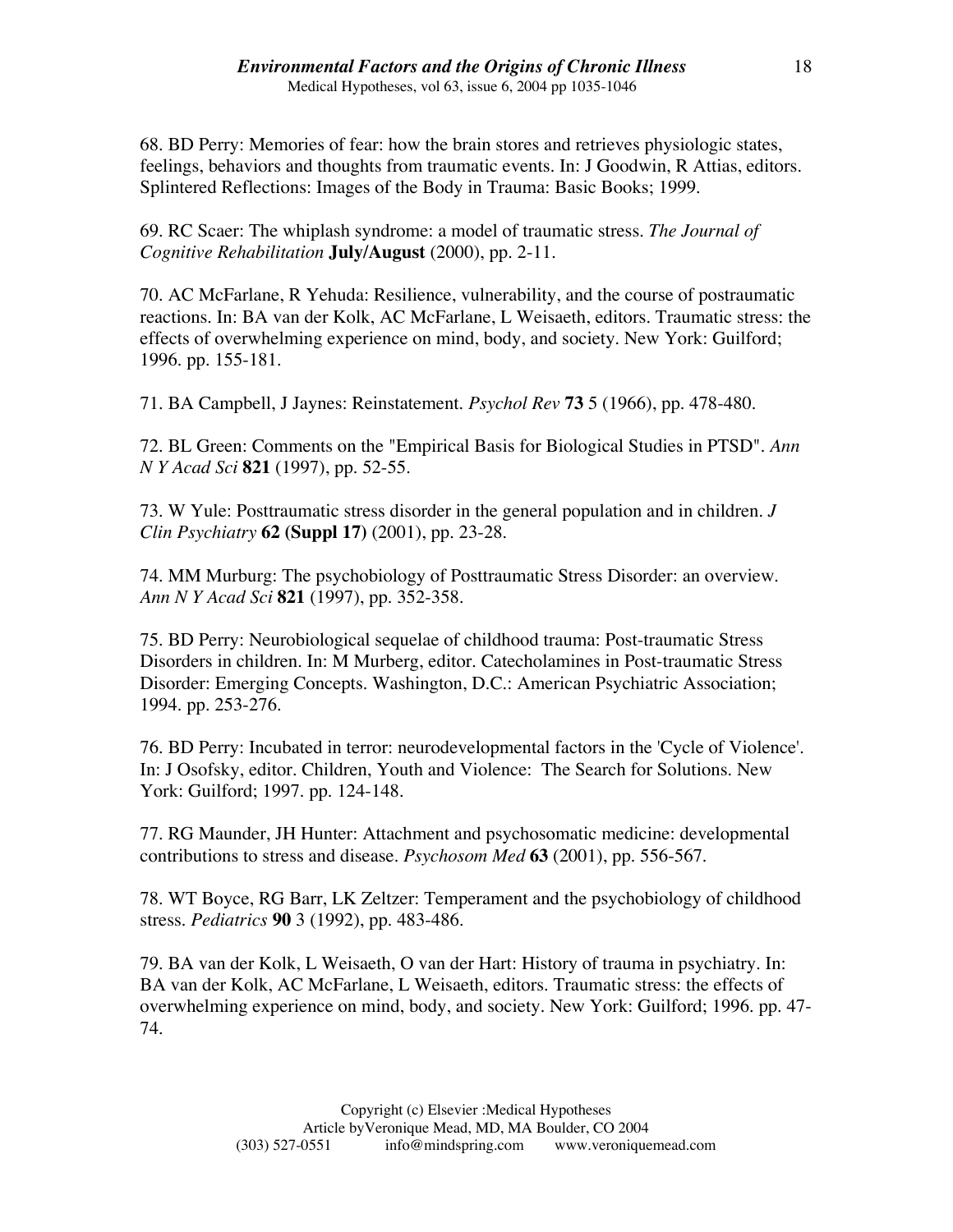80. AY Shalev: Stress versus traumatic stress: from acute homeostatic reactions to chronic psychopathology. In: BA van der Kolk, AC McFarlane, L Weisaeth, editors. Traumatic stress: the effects of overwhelming experience on mind, body, and society. New York: Guilford; 1996. pp. 77-101.

81. CA Sandman, PD Wadhwa, C Dunkel-Schetter, A Chicz-DeMet, J Belman, M Porto, Y Murata, TJ Garite, FM Crinella: Psychobiological influences of stress and HPA regulation on the human fetus and infant birth outcomes. *Ann N Y Acad Sci* **739** (1994), pp. 198-210.

82. R Yehuda, EL Giller, SM Southwick, MT Lowy, JW Mason: Hypothalamic-pituitaryadrenal dysfunction in posttraumatic stress disorder. *Biol Psychiatry* **30** (1991), pp. 1030- 1048.

83. CA Sandman, PD Wadhwa, A Chicz-DeMet, C Dunkel-Schetter, M Porto: Maternal stress, HPA activity, and fetal/infant outcome. *Ann N Y Acad Sci* **814** (1997), pp. 266- 725.

84. P Wadhwa, CA Sandman, M Porto, C Dunkel-Schetter, TJ Garite: The association between prenatal stress and infant birth weight and gestational age at birth: a prospective investigation. *Am J Obstet Gynecol* **169** 4 (1993), pp. 858-865.

85. RL Copper, RL Goldenberg: The preterm prediction study: maternal stress is associated with spontaneous preterm birth at less than thirty-five weeks gestation. *Am J Obstet Gynecol* **175** 5 (1996), pp. 1286-1292.

86. AC McFarlane: The prevalence and longitudinal course of PTSD. *Ann N Y Acad Sci* **821** (1997), pp. 10-23.

87. A Calobrisi: Biopsychosocial study of diabetes mellitus. *Psychother Psychosom* **39** 4 (1983), pp. 193-200.

88. MB Evans: Emotional stress and diabetic control: a postulated model for the effect of emotional distress upon intermediary metabolism in the diabetic. *Biofeedback Self Regul* **10** 3 (1985), pp. 241-254.

89. P Sterling, J Eyer: Biological basis of stress-related mortality. *Soc Sci Med [E]* **15** 1 (1981), pp. 3-42.

90. G Soltesz, S Jeges, G Dahlquist: Non-genetic risk determinants for type 1 (insulindependent) diabetes mellitus in childhood. Hungarian Childhood Diabetes Epidemiology Study Group. *Acta Paediatr* **83** 7 (1994), pp. 730-735.

91. TF Treuting: The role of emotional factors in the etiology and course of diabetes mellitus: a review of the recent literature. *Am J Med Sci* (1962), pp. 131/193-147/109.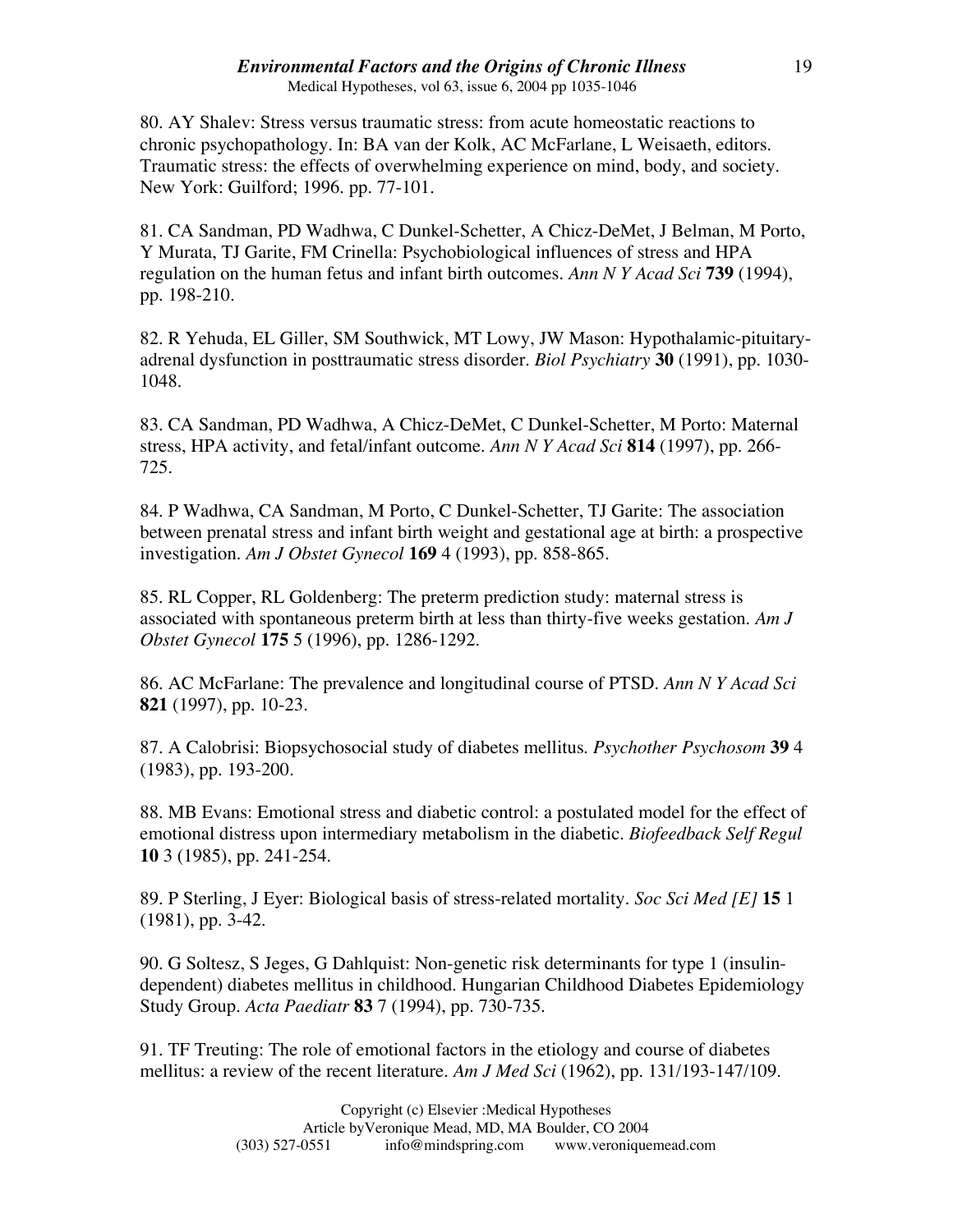92. IA Mirsky: Emotional factors in the patient with diabetes mellitus. *Bull Menninger Clin* **12** (1948), pp. 187-193.

93. RS Surwit, MS Schneider: Role of stress in the etiology and treatment of diabetes mellitus. *Psychosom Med* **55** 4 (1993), pp. 380-393.

94. GE Daniels: The role of emotion in the onset and course of diabetes. *Psychosom Med* **10** (1948), pp. 288-290.

95. J Pickup, G Williams, Eds: Textbook of diabetes. 2nd ed. Osney Mead, Oxford: Blackwell Science; 1997.

96. MR Cammarn: Trauma and diabetes. *Postgrad Med* **35** (1964), pp. A62-70.

97. LEJ Hinkle, FM Evans, E Wolf, G Conger, CJ Edwards, B Pugh: IV: Life history of three persons with relatively mild, stable diabetes, and relation of significant experiences in their lives to the onset and course of the disease. *Psychosom Med* **13** 3 (1951), pp. 184- 202.

98. GE Daniels: Present trends in the evaluation of psychic factors in diabetes mellitus: a critical review of experimental, general medical and psychiatric literature of the last five years. *Psychosom Med* **1** (1939), pp. 527-552.

99. EI Falstein, I Judas: Juvenile diabetes and its psychiatric implications. *Am J Orthopsychiatry* **25** (1955), pp. 330-342.

100. BR Gendel, JE Benjamin: Psychogenic factors in the etiology of diabetes. *N Engl J Med* **234** (1946), pp. 556-560.

101. G Dahlquist, L Blom, G Lonnberg: The Swedish Childhood Diabetes Study: a multivariate analysis of risk determinants for diabetes in different age groups. *Diabetologia* **34** 10 (1991), pp. 757-762.

102. WR Carter, J Herrman, K Stokes, DJ Cox: Promotion of diabetes onset by stress in the BB rat. *Diabetologia* **30** 8 (1987), pp. 674-675.

103. WK Halford, S Cuddihy, RH Mortimer: Psychological stress and blood glucose regulation in type 1 diabetic patients. *Health Psychol* **9** 5 (1990), pp. 516-528.

104. LEJ Hinkle, FM Evans, S Wolf: III: Life history of three persons with relatively labile diabetes, and relation of significant experiences in their lives to the onset and course of the disease. *Psychosom Med* **13** (1951), pp. 160-183.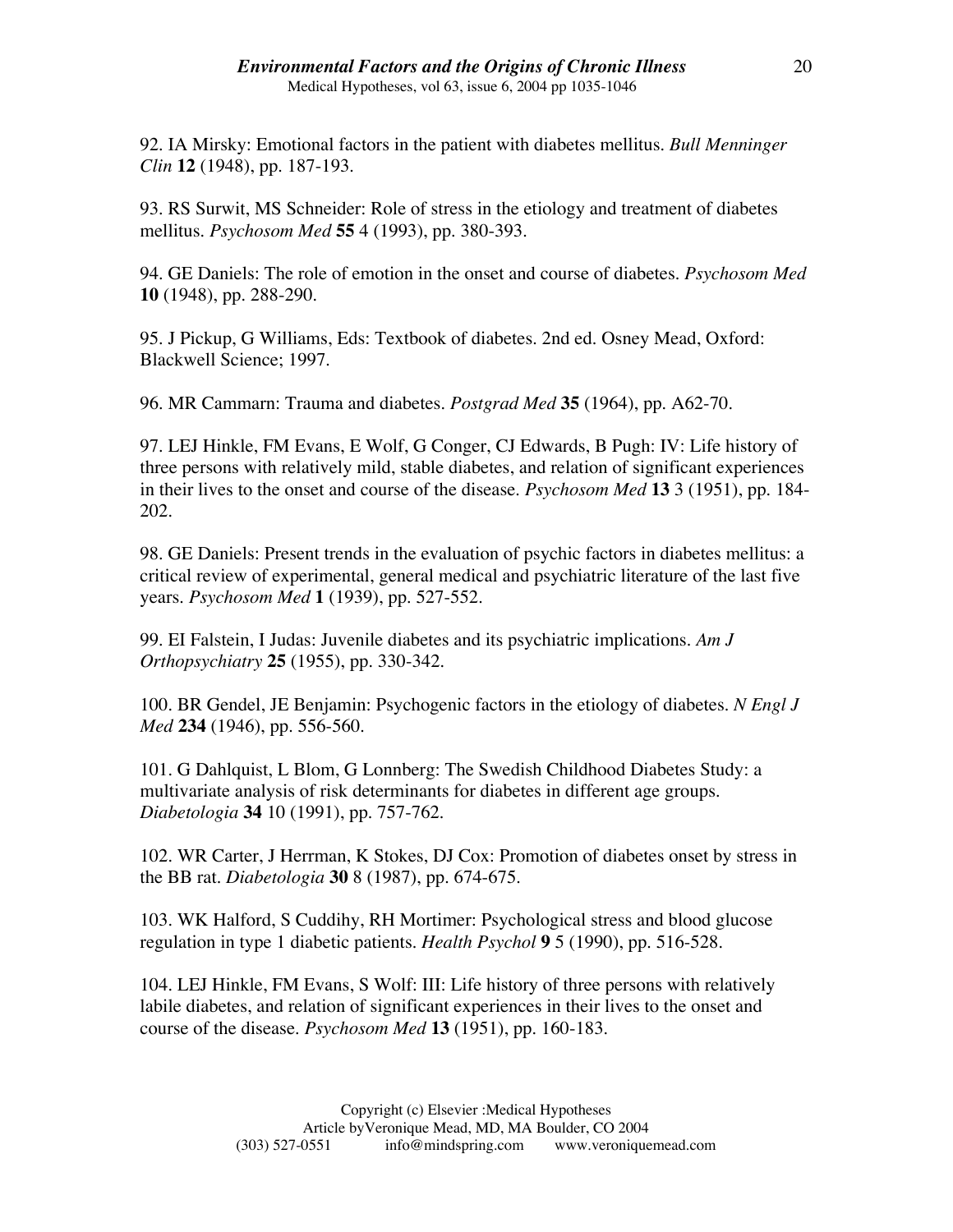#### *Environmental Factors and the Origins of Chronic Illness* Medical Hypotheses, vol 63, issue 6, 2004 pp 1035-1046

105. RS Surwit, MS Schneider, MN Feinglos: Stress and diabetes mellitus. *Diabetes Care* **15** 10 (1992), pp. 1413-1422.

106. LA Gonder-Frederick, WR Carter, DJ Cox, WL Clarke: Environmental stress and blood glucose change in insulin-dependent diabetes mellitus. *Health Psychol* **9** 5 (1990), pp. 503-515.

107. A Riazi, C Bradley: Diabetes, type I. In: G Fink, editor. Encylopedia of stress. Volume I. San Diego: Academic Press; 2000. pp. 688-693.

108. B Stabler, MA Morris, J Litton, MN Feinglos, RS Surwit: Differential glycemic response to stress in type A and type B individuals with IDDM [letter]. *Diabetes Care* **9** 5 (1986), pp. 550-552.

109. G Dahlquist: Non-genetic risk determinants of type 1 diabetes. *Diabetes Metab* **20** 3 (1994), pp. 251-257.

110. B Hagglof, L Blom, G Dahlquist, G Lonnberg, B Sahlin: The Swedish childhood diabetes study: indications of severe psychological stress as a risk factor for type 1 (insulin-dependent) diabetes mellitus in childhood. *Diabetologia* **34** 8 (1991), pp. 579- 583.

111. M Rewers, RE LaPorte, M Walczak, K Dmochowski, E Bogaczynska: Apparent epidemic of insulin-dependent diabetes mellitus in Midwestern Poland. *Diabetes* **36** 1 (1987), pp. 106-113.

112. RF Hamman, EC Gay, KJ Cruickshanks, M Cook, DC Lezotte, GJ Klingensmith, HP Chase: Colorado IDDM Registry. Incidence and validation of IDDM in children aged 0-17 yr. *Diabetes Care* **13** 5 (1990), pp. 499-506.

113. G Dahlquist, L Blom, T Tuvemo, L Nystrom, A Sandstrom, S Wall: The Swedish childhood diabetes study: results from a nine year case register and a one year casereferent study indicating that type 1 (insulin-dependent) diabetes mellitus is associated with both type 2 (non-insulin-dependent) diabetes mellitus and autoimmune disorders. *Diabetologia* **32** 1 (1989), pp. 2-6.

114. PM Rothwell, SA Gutnikov, PA McKinney, E Schober, C Ionescu-Trigoviste, A Neu: Seasonality of birth in children with diabetes in Europe: multicentre cohort study. *BMJ* **319** 7214 (1999), pp. 887-888.

115. MB Oldstone, M Nerenberg, P Southern, J Price, H Lewicki: Virus infection triggers insulin-dependent diabetes mellitus in a transgenic model: role of anti-self (virus) immune response. *Cell* **65** (1991), pp. 319-331.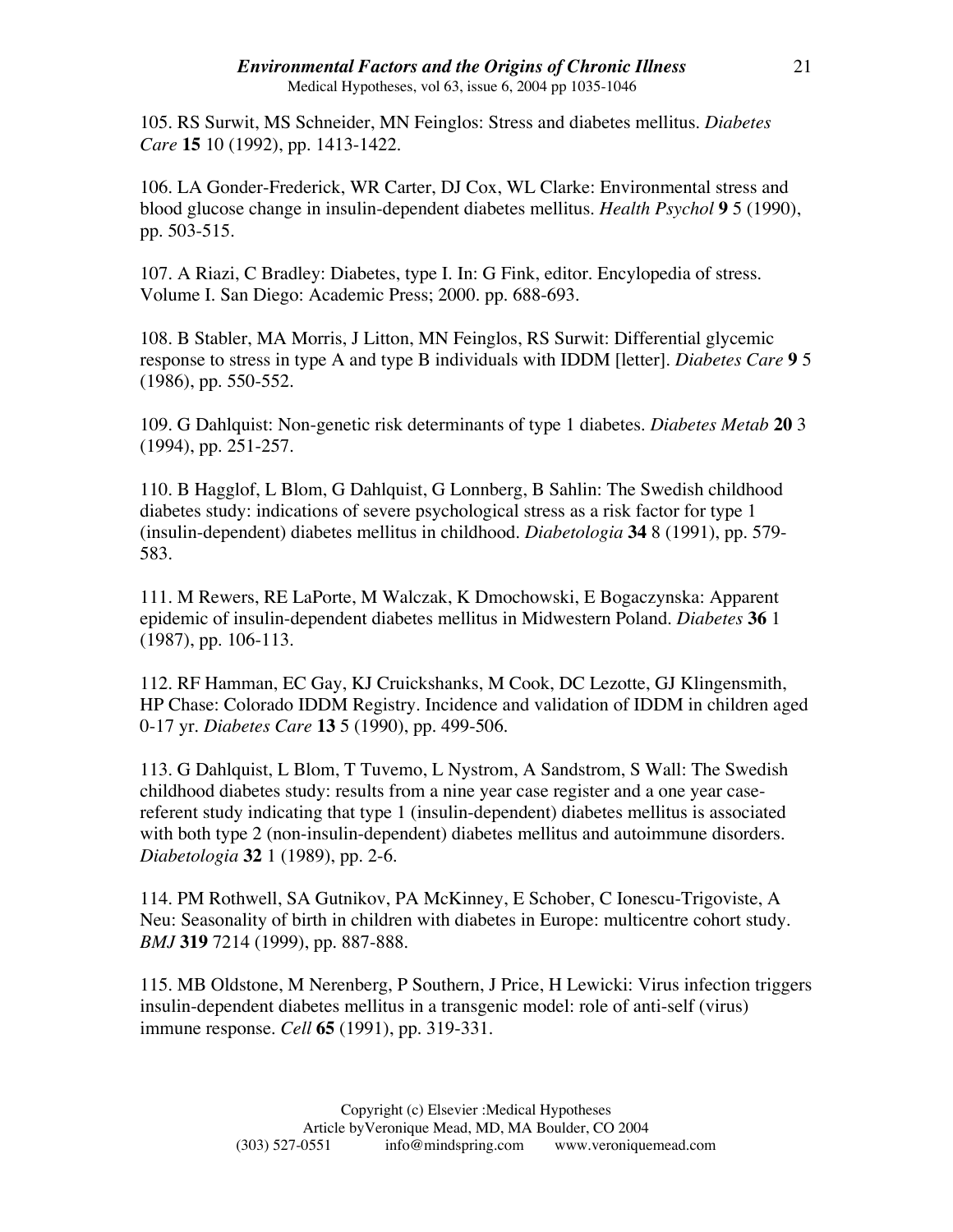# *Environmental Factors and the Origins of Chronic Illness*

Medical Hypotheses, vol 63, issue 6, 2004 pp 1035-1046

116. A Toniolo, T Onodera, J-W Yoon, AL Notkins: Induction of diabetes by cumulative environmental insults from viruses and chemicals. *Nature* **288** (1980), pp. 383-385.

117. MBA Oldstone: Prevention of type 1 diabetes in nonobese diabetic mice by virus infection. *Science* **239** (1988), pp. 500-502.

118. A Pundziute-Lycka, B Urbonaite, G Dahlquist: Infections and risk of type I (insulindependent) diabetes mellitus in Lithuanian children. *Diabetologia* **43** 10 (2000), pp. 1229-1234.

119. G Dahlquist, B Kallen: Maternal-child blood group incompatibility and other perinatal events increase the risk for early-onset type 1 (insulin-dependent) diabetes mellitus. *Diabetologia* **35** 7 (1992), pp. 671-675.

120. RJ Nelson, DL Drazen: Seasonal changes in stress responses. In: G Fink, editor. Encylopedia of stress. Volume 3. San Diego: Academic Press; 2000. pp. 402-408.

121. SSS Lo, RYM Tun, RDG Leslie: Non-genetic factors causing type 1 diabetes. *Diabet Med* **8** (1991), pp. 609-618.

122. AN Gorsuch, KM Spencer, J Lister: Evidence for a long prediabetic period in type 1 (insulin dependent) diabetes mellitus. *Lancet* **ii** (1981), pp. 1363-1365.

123. GG Dahlquist, C Patterson, G Soltesz: Perinatal risk factors for childhood type 1 diabetes in Europe. The EURODIAB Substudy 2 Study Group. *Diabetes Care* **22** 10 (1999), pp. 1698-1702.

124. CC Patterson, DJ Carson, DR Hadden, NR Waugh, SK Cole: A case-control investigation of perinatal risk factors for childhood IDDM in northern Ireland and Scotland. *Diabetes Care* **17** 5 (1994), pp. 376-381.

125. DJ Betteridge, Ed: Diabetes: current perspectives. London: Martin Dunitz; 2000.

126. GG Dahlquist, S Ivarsson, B Lindberg, M Forsgren: Maternal enteroviral infection during pregnancy as a risk factor for childhood IDDM. A population-based case-control study. *Diabetes* **44** 4 (1995), pp. 408-413.

127. PA McKinney, R Parslow, K Gurney, G Law, HJ Bodansky, DRR Williams: Antenatal risk factors for childhood diabetes mellitus: a case control study of medical record data in Yorkshire, UK. *Diabetologia* **40** (1997), pp. 933-939.

128. G Dahlquist, G Frisk, SA Ivarsson, L Svanberg, M Forsgren, H Diderholm: Indications that maternal coxsackie B virus infection during pregnancy is a risk factor for childhood-onset IDDM. *Diabetologia* **38** 11 (1995), pp. 1371-1373.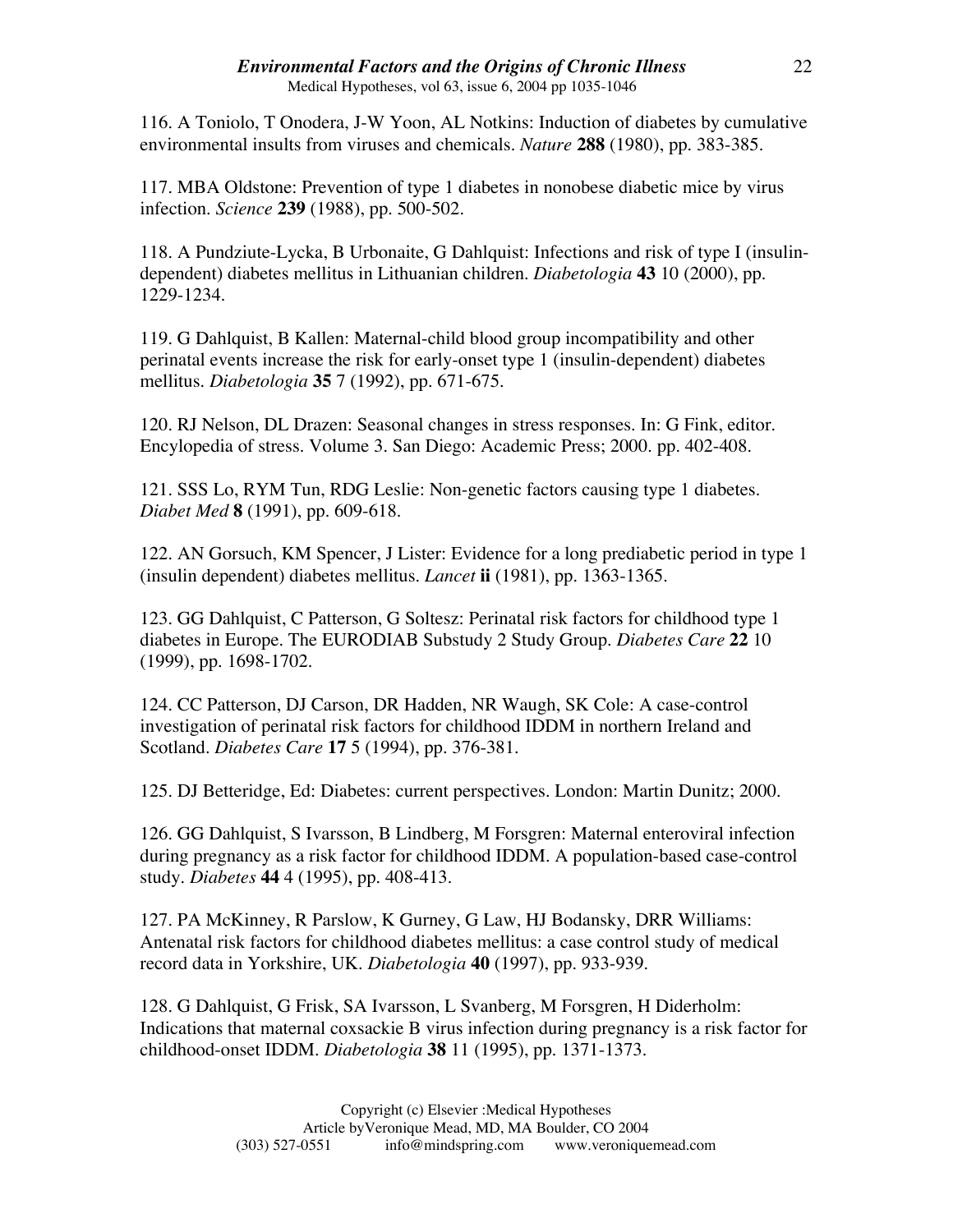129. G Dahlquist, SS Bennich, B Kallen: Intrauterine growth pattern and risk of childhood onset insulin dependent (type I) diabetes: population based case-control study. *BMJ* **313** 7066 (1996), pp. 1174-1177.

130. SM Heidrich, MS Cranley: Effect of fetal movement, ultrasound scans, and amniocentesis on maternal-fetal attachment. *Nurs Res* **38** 2 (1989), pp. 81-84.

131. G Dahlquist, B Kallen: Early neonatal events and the disease incidence in nonobese diabetic mice. *Pediatr Res* **42** 4 (1997), pp. 489-491.

132. HP Schobel, T Fischer, K Heuszer, H Geiger, RE Schmieder: Preeclampsia: a state of sympathetic overactivity. *N Engl J Med* **335** 20 (1996), pp. 1480-1485.

133. FP Zuspan: Catecholamines. Their role in pregnancy and the development of pregnancy-induced hypertension. *J Reprod Med* **23** 3 (1979), pp. 143-150.

134. T Abboud, R Artal, F Sarkis, EH Henriksen, RK Kammula: Sympathoadrenal activity, maternal, fetal, and neonatal responses after epidural anesthesia in the preeclamptic patient. *Am J Obstet Gynecol* **144** 8 (1982), pp. 915-918.

135. JP Greenwood, EM Scott, JJ Walker, JB Stoker, DASG Mary: The magnitude of sympathetic hyperactivity in pregnancy-induced hypertension and preeclampsia. *Am J Hypertens* **16** (2003), pp. 194-199.

136. RM Lewinsky, S Riskin-Mashiah: Autonomic imbalance in preeclampsia: evidence for increased sympathetic tone in response to the supine-pressor test. *Obstet Gynecol* **91** 6 (1998), pp. 935-939.

137. EL Ryding, B Wijma, K Wijma: Posttraumatic stress reactions after emergency cesarean section. *Acta Obstet Gynecol Scand* **76** (1997), pp. 856-861.

138. EJ Mayer, RF Hamman, EC Gay, DC Lezotte, DA Savitz, GJ Klingensmith: Reduced risk of IDDM among breast-fed children. The Colorado IDDM Registry. *Diabetes* **37** 12 (1988), pp. 1625-1632.

139. L Blom, G Dahlquist, L Nystrom, A Sandstrom, S Wall: The Swedish childhood diabetes study: social and perinatal determinants for diabetes in childhood. *Diabetologia* **32** 1 (1989), pp. 7-13.

140. JN Kostraba, KJ Cruickshanks, J Lawler-Heavner, LF Jobim, MJ Rewers, EC Gay, HP Chase, G Klingensmith, RF Hamman: Early exposure to cow's milk and solid foods in infancy, genetic predisposition, and risk of IDDM. *Diabetes* **42** 2 (1993), pp. 288-295.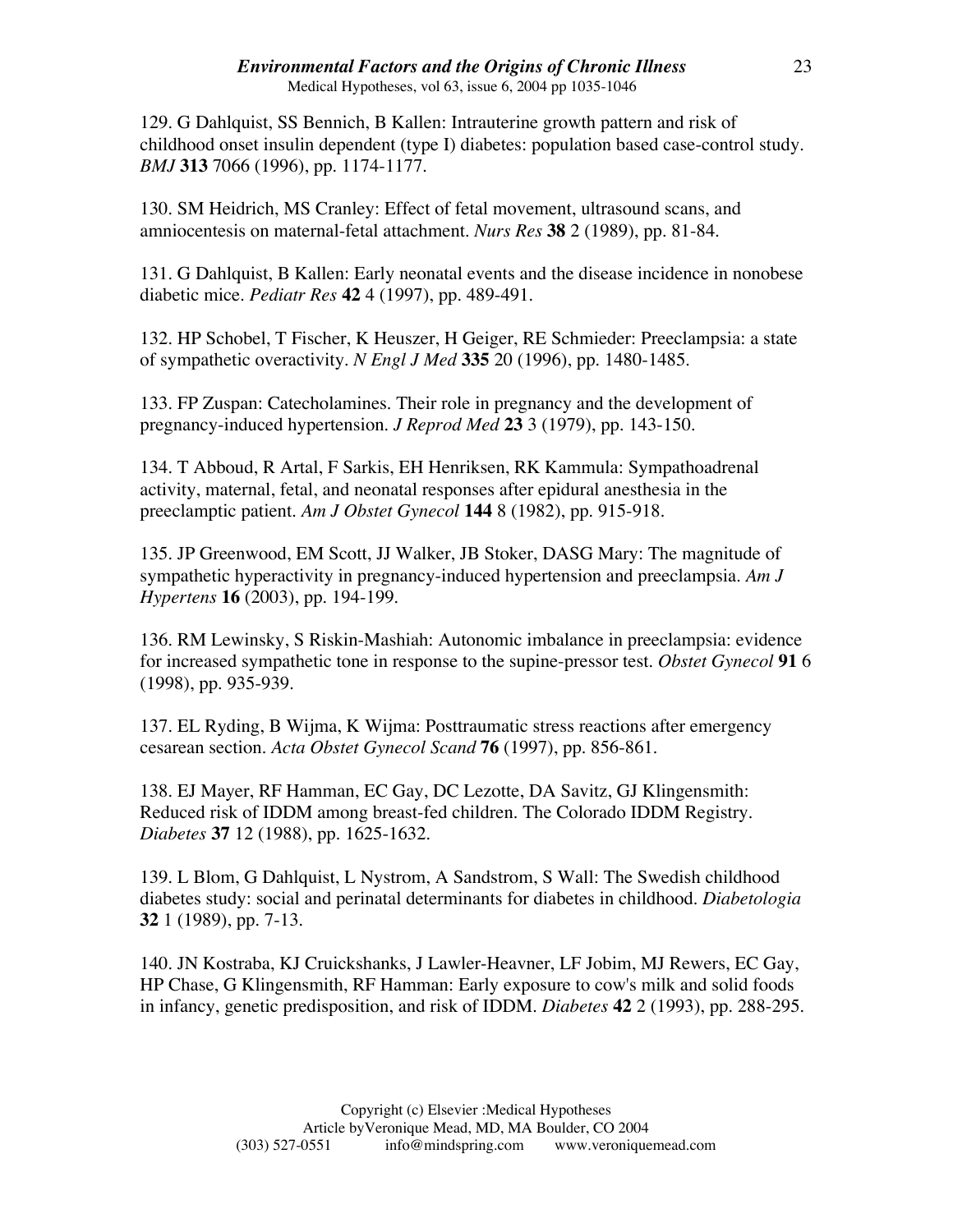141. J Karjalainen, JM martin, M Knip, J Ilonen, BH Robinson, E Savilahti, HK Akerblom, HM Dosch: A bovine serum albumin peptide as a possible trigger of insulin dependent diabetes mellitus. *N Engl J Med* **327** (1992), pp. 302-307.

142. JM Norris, B Beaty, G Klingensmith, L Yu, M Hoffman, HP Chase, HA Erlich, RF Hamman, GS Eisenbarth, M Rewers: Lack of association between early exposure to cow's milk protein and beta-cell autoimmunity. Diabetes Autoimmunity Study in the Young (DAISY) [see comments]. *JAMA* **276** 8 (1996), pp. 609-614.

143. DA Schatz, NK Maclaren: Cow's milk and insulin-dependent diabetes mellitus: innocent until proven guilty. *JAMA* **276** 8 (1996), pp. 647-648.

144. U Samuelsson, C Johansson, J Ludvigsson: Breastfeeding seems to play a marginal role in the prevention of insulin-dependent diabetes mellitus. *Diabetes Res Clin Pract* **19** (1993), pp. 203-210.

145. K Borch-Johnsen, G Joner, T Mandrup-Poulsen, M Christy, B Zachau-Christiansen, K Kastrup, J Nerup: Relation between breast-feeding and incidence of insulin-dependent diabetes mellitus: a hypothesis. *Lancet* **2** (1984), pp. 1083-1086.

146. Z Huang, V Cabanela, T Howell: Stress, bottlefeeding, and diabetes [letter; comment]. *Lancet* **350** 9081 (1997), pp. 889.

147. M Karvonen, M Viik-Kajander, E Moltchanova, I Libman, R LaPorte, J Tuomilehto: Incidence of childhood type 1 diabetes worldwide. Diabetes Mondiale (DiaMond) Project Group. *Diabetes Care* **23** 10 (2000), pp. 1516-1526.

148. WJ Riley, NK Maclaren, J Krischer, R Spillar, J Silverstein, DA Schatz, S Schwartz, J Malone, S Shah, C Vadheim and others: A prospective study of the development of diabetes in relatives of patients with insulin-dependent diabetes. *N Engl J Med* **323** 17 (1990), pp. 1167-1172.

149. J Lawler-Heavner, KJ Cruickshanks, WW Hay, EC Gay, RF Hamman: Birth size and risk of insulin-dependent diabetes mellitus (IDDM). *Diabetes Res Clin Pract* **24** 3 (1994), pp. 153-159.

150. C Johnston, BA Milward, P Hoskins, RDG Leslie, GF Bottazzo, DA Pyke: Islet-cell antibodies as predictors of the later development of type 1 (insulin-dependent) diabetes. A study in identical twins. *Diabetologia* **32** (1989), pp. 382-386.

151. E Bonifacio, PJ Bingley, M Shattock, BM Dean, D Dunger, EAM Gale, GF Bottazzo: Quantification of islet-cell antibodies and prediction of insulin-dependent diabetes. *Lancet* **335** (1990), pp. 147-149.

152. DR Wegmann, GS Eisenbarth: It's insulin. *J Autoimmun* **15** (2000), pp. 286-291.